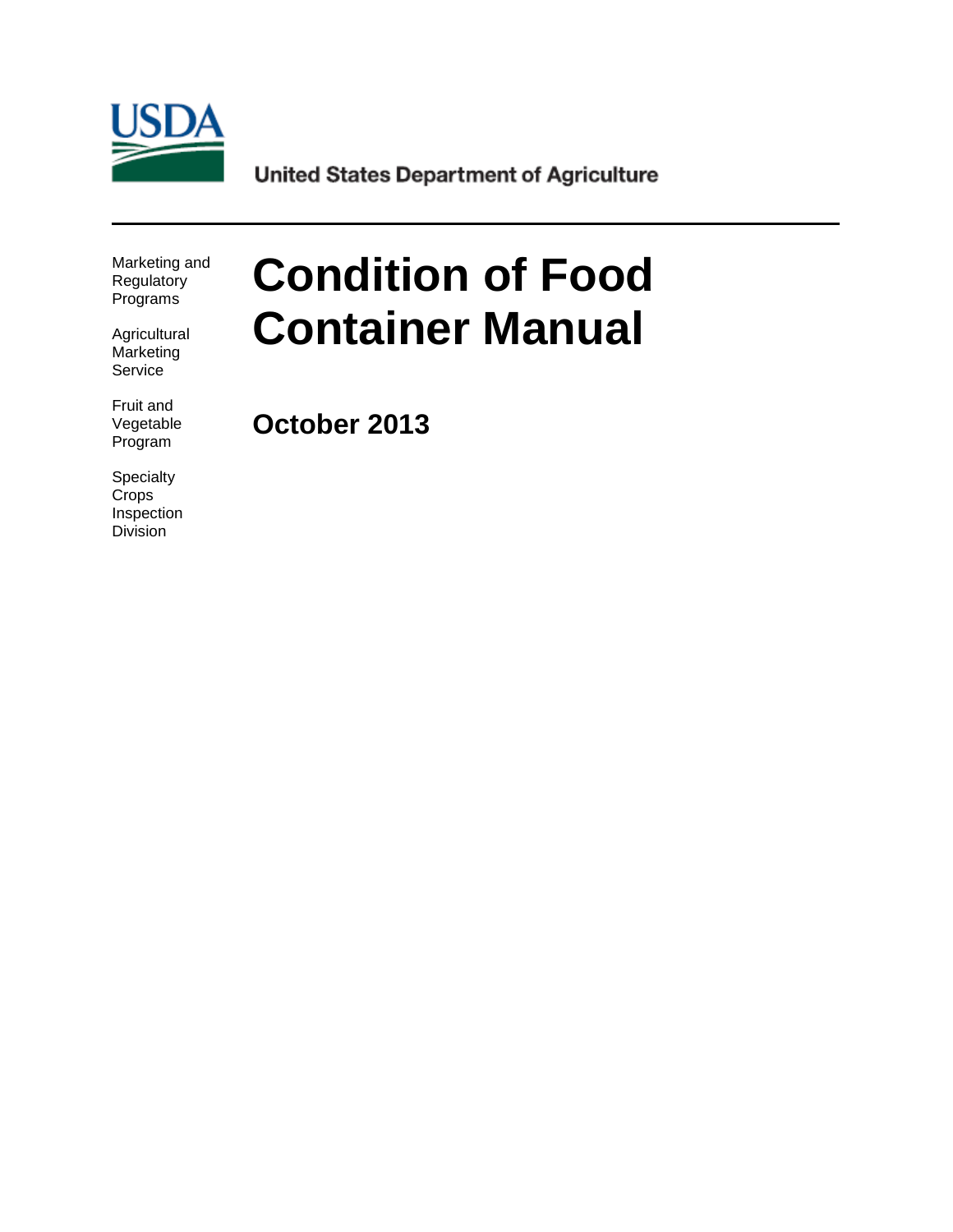# **Condition of Food Container Manual Table of Contents**

| Clarification regarding Primary and Secondary Container Designation in the U.S. Standards for |
|-----------------------------------------------------------------------------------------------|
| Recording Information and Results on Container Examination Worksheets 16                      |
|                                                                                               |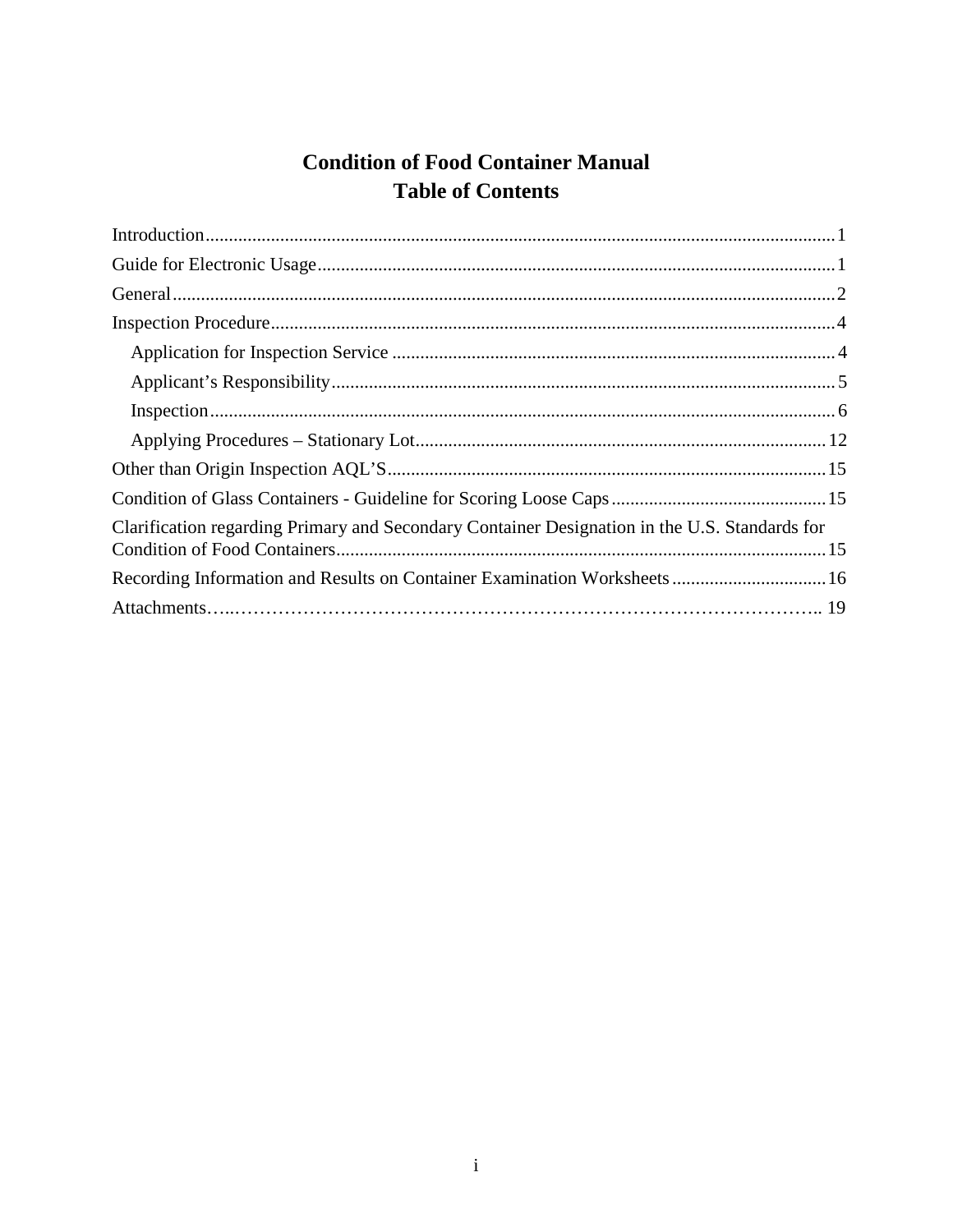Effective Date: October 2013 Page 1 of 19

# <span id="page-2-0"></span>**INTRODUCTION**

This manual is provided to Specialty Crops Inspection (SCI) Division inspection personnel to promote uniformity in the inspection of the condition of food containers. The procedures contained in this manual are an integral part of Division services. If needed, contact your immediate supervisor for any situation not addressed in this manual.

This manual contains links to various internal and external sources of information. For inspection personnel without internet or intranet access, please contact your immediate supervisor to obtain hard copies of documents as needed.

# <span id="page-2-1"></span>**GUIDE FOR ELECTRONIC USAGE**

The Administrative, Inspection, and Management (AIM) System of instructional manuals is available electronically in Adobe Acrobat Portable Document Format (PDF) at the following intranet address: [http://agnis/sites/FV/PPB/AIM/default.aspx.](http://agnis/sites/FV/PPB/AIM/default.aspx)

When accessed electronically, AIM materials have hyperlinks and hypertext (visible as underlined blue text) available to the PDF user. Clicking on a hyperlink takes the reader to a web site with information relating to the subject. Hypertext will link the reader to a different page within the current manual - or even a different manual - with information relating to the subject. For example, the hypertext in the Table of Contents allows a reader to go directly to the section of interest in the manual by clicking on the section title within the Table of Contents.

PDF offers a variety of tools depending on the Adobe version the reader has. The newer the version, the more tools available. To learn about the variety of PDF search options available:

- Click on the "Help" tab on the top of this page,
- Then click on the "Adobe Acrobat Help" bar,
- Type the word "Search" in the "Search" box, and click on the "Search" button,
- A series of options will become available,
- Click on the "Access Search Features" link and follow the instructions for the type of search you are interested in.

This document format allows a PDF user to easily search for content within a document, or within multiple documents.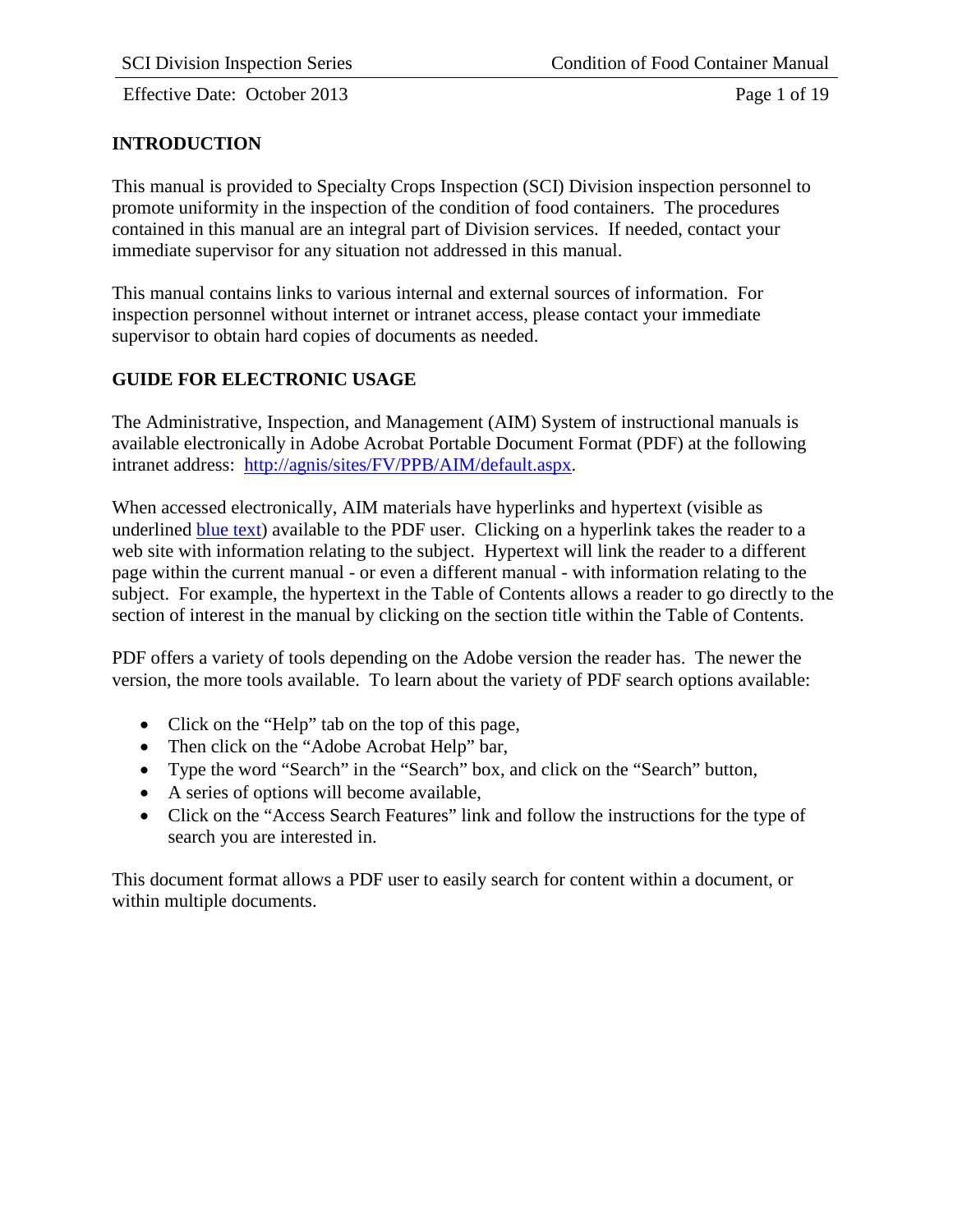Effective Date: October 2013 Page 2 of 19

# <span id="page-3-0"></span>**GENERAL**

The U.S. Standards for Condition of Food Containers cover procedures for stationary lot, skip lot, and on-line sampling and inspection. Note that internal container defects are now included as part of the Standards.

The U.S. Standards for Condition of Food Containers, as supplemented by these instructions and any specific instructions from the receiver, will be used when a government agency or private user of federal inspection service requests examination of the exterior of food containers for condition. The request may be verbal or in writing, and may be made using one of several forms. It may be a specific request in a U.S. Department of Agriculture purchase document, or a general request to verify that a food product was packaged in accordance with "good commercial practices." The Standards apply to all types of food containers used as primary containers, secondary containers, or shipping cases. The U.S. Standards for Condition of Food Containers, which are located in the Code of Federal Regulations (CFR), at 7 CFR 42, may be found at the following internet address:

[http://www.gpo.gov/fdsys/browse/collectionCfr.action?collectionCode=CFR.](http://www.gpo.gov/fdsys/browse/collectionCfr.action?collectionCode=CFR)

The U.S. Standards for Condition of Food Containers include definitions of terms, sampling plans, defect classifications, and acceptance criteria. However, the Standards don't fully address the administrative details of application. This instruction provides additional details and guidelines to assure uniform application of the Standards. If needed, the respective inspection service may issue supplemental instructions for details that are not fully covered either by the Standards or this instruction.

To provide maximum assistance to inspectors, the procedures in these instructions follow a sequence appropriate for most situations, starting with the inspection request and continuing through to a decision on whether the lot meets or fails to meet the requirements of the Standards. These instructions contain some material not directly related to the Standards to provide more thorough coverage of the principles involved in determining the condition of food containers.

Formal condition of container inspection refers to examining the exterior of filled food containers as outlined in the U.S. Standards for Condition of Food Containers.

When a formal condition of container inspection has been made of a lot, any certification of this lot must include the result of the condition of container examination.

Informal condition of container inspection refers to examining the exterior and interior of the sample units drawn for quality for scoreable defects. It also includes the overall visual appearance of the sampled lot.

A. Governmental Procurement (Federal, State, County, City) Federal Agencies

Formal condition of container inspections will be made of all lots.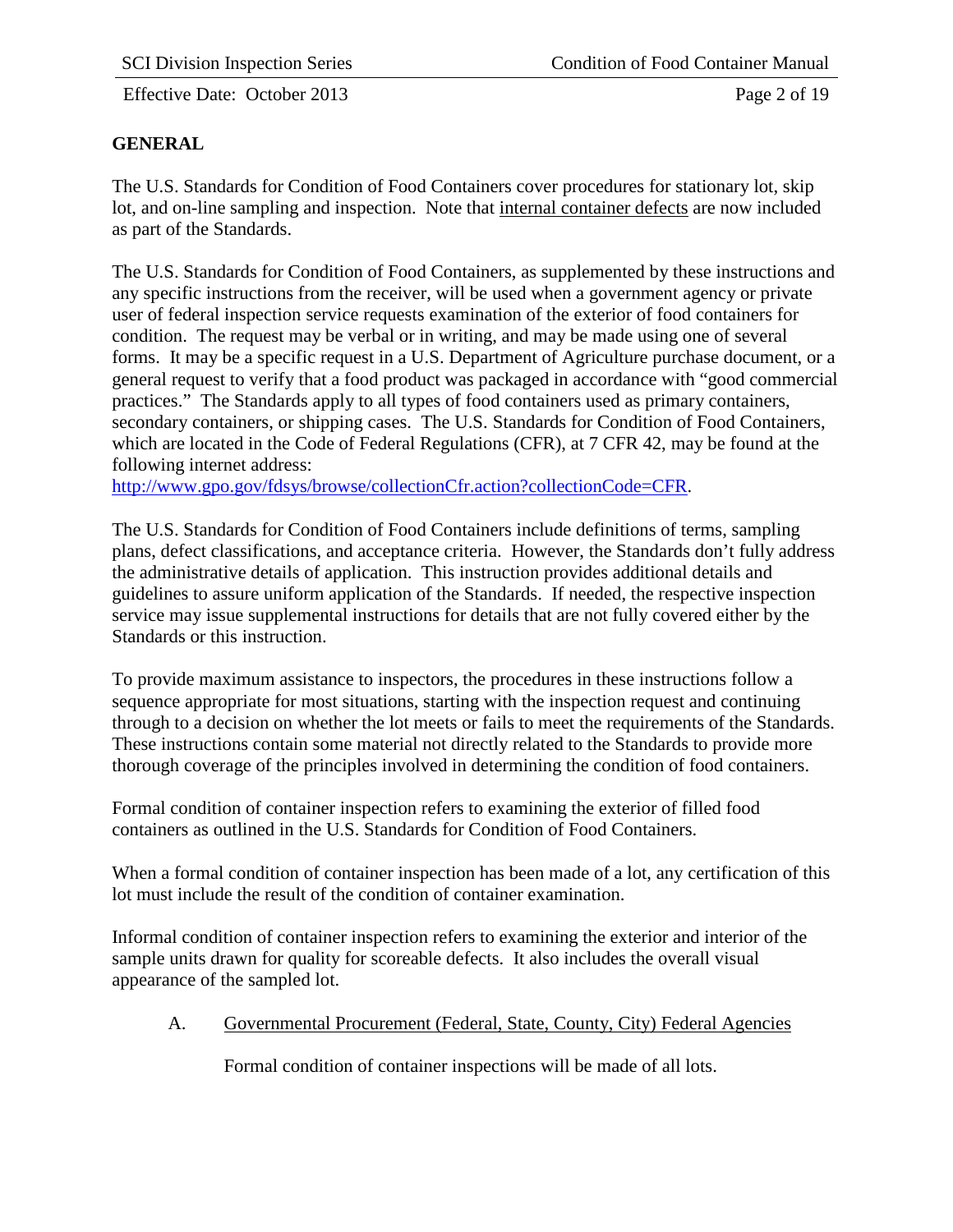Effective Date: October 2013 Page 3 of 19

### B. Commercial

An informal condition of container inspection will be made unless a formal condition of container is specifically requested by the applicant or the U.S. Standards for Food Container are referenced in purchase specifications.

Informal condition of container examination is made by removal of the labels from cans and overwraps from fiberboard cartons that have been drawn for quality sample units. Classify and record applicable defects on exterior of container.

Classify and record applicable interior defects. Refer to Table I for acceptance and rejection numbers. Advise the applicant that any scorable defects will be recorded on the certificate of quality and condition.

All lots case stamped must have a formal condition of container inspection.

Visual aids for use in determining the condition of food containers are available at the following internet address: [http://www.ams.usda.gov/AMSv1.0/processedinspection.](http://www.ams.usda.gov/AMSv1.0/processedinspection) In the "Processed Inspection Services" section in the middle of the page, click on the "Grading and Inspection Resources" link, then, under the "Processed Products Division Resources" section click on the "Visual Aids" link, then go to the "Visual Aids for Condition of Containers" section and click on the "Visual Aids for the Inspection of Containers" link. There you will find links to visual aids for:

- Metal Containers,
- Glass Containers,
- Flexible Containers, and
- Rigid and Semi-Rigid Containers.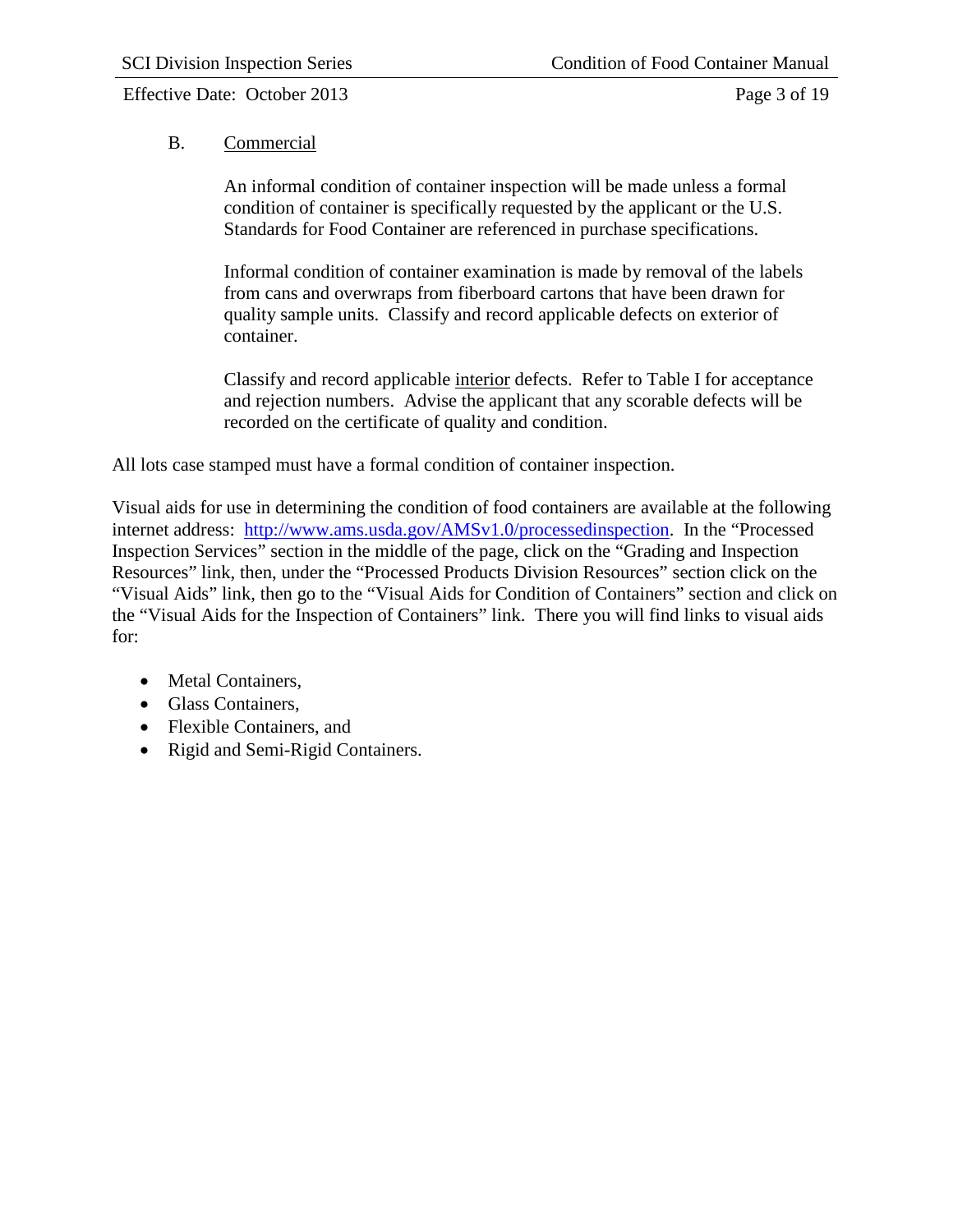Effective Date: October 2013 Page 4 of 19

#### <span id="page-5-0"></span>**INSPECTION PROCEDURE**

The U.S. Standards for condition of food containers, 7 CFR 42, may be found at the following internet address: [http://www.gpo.gov/fdsys/browse/collectionCfr.action?collectionCode=CFR.](http://www.gpo.gov/fdsys/browse/collectionCfr.action?collectionCode=CFR) See 7 CFR 42.103 of the Standards for stationary lot, 7 CFR 42.120 for skip lot, and 7 CFR 42.130 for on-line sampling and inspection procedures.

#### <span id="page-5-1"></span>**Application for Inspection Service**

Requests for inspection are generally directed to the appropriate inspection office by telephone. In some instances the inspector may be at the plant or warehouse on a sampling job, and may be asked to check additional lots, or the inspection office may receive a copy of the contract from a food broker, and contact the vendor to arrange for inspection.

Details regarding inspection should be recorded on the following worksheet forms or a suitable application form. This information then becomes a part of the inspection records.

**The following AD forms are available as fillable PDF's** may be found on the USDA Office of the Chief Information Officer web site at the following address: [http://www.ocio.usda.gov/policy-directives-records-forms/forms-management/approved-](http://www.ocio.usda.gov/policy-directives-records-forms/forms-management/approved-computer-generated-forms)

[computer-generated-forms](http://www.ocio.usda.gov/policy-directives-records-forms/forms-management/approved-computer-generated-forms)

| Form $#$ | <b>COC Table</b>  | <b>Type of container</b>                                                             |
|----------|-------------------|--------------------------------------------------------------------------------------|
| AD-3061  | <b>TABLE IV</b>   | <b>METAL CONTAINERS</b>                                                              |
| AD-3062  | <b>TABLE V</b>    | <b>COMPOSITE CONTAINERS</b>                                                          |
| AD-3063  | <b>TABLE VI</b>   | <b>GLASS CONTAINERS (Bottles, Jars)</b>                                              |
| AD-3064  | <b>TABLE VII</b>  | PLASTIC CONTAINERS<br>(Rigid and Semi-Rigid Bottles, Jars, Tubs, Trays, Pails, etc.) |
| AD-3065  | <b>TABLE VIII</b> | RIGID and SEMI-RIGID CONTAINERS<br>(Excluding Metal, Glass, and Plastic)             |
| AD-3066  | <b>TABLE IX</b>   | <b>FLEXIBLE CONTAINERS</b>                                                           |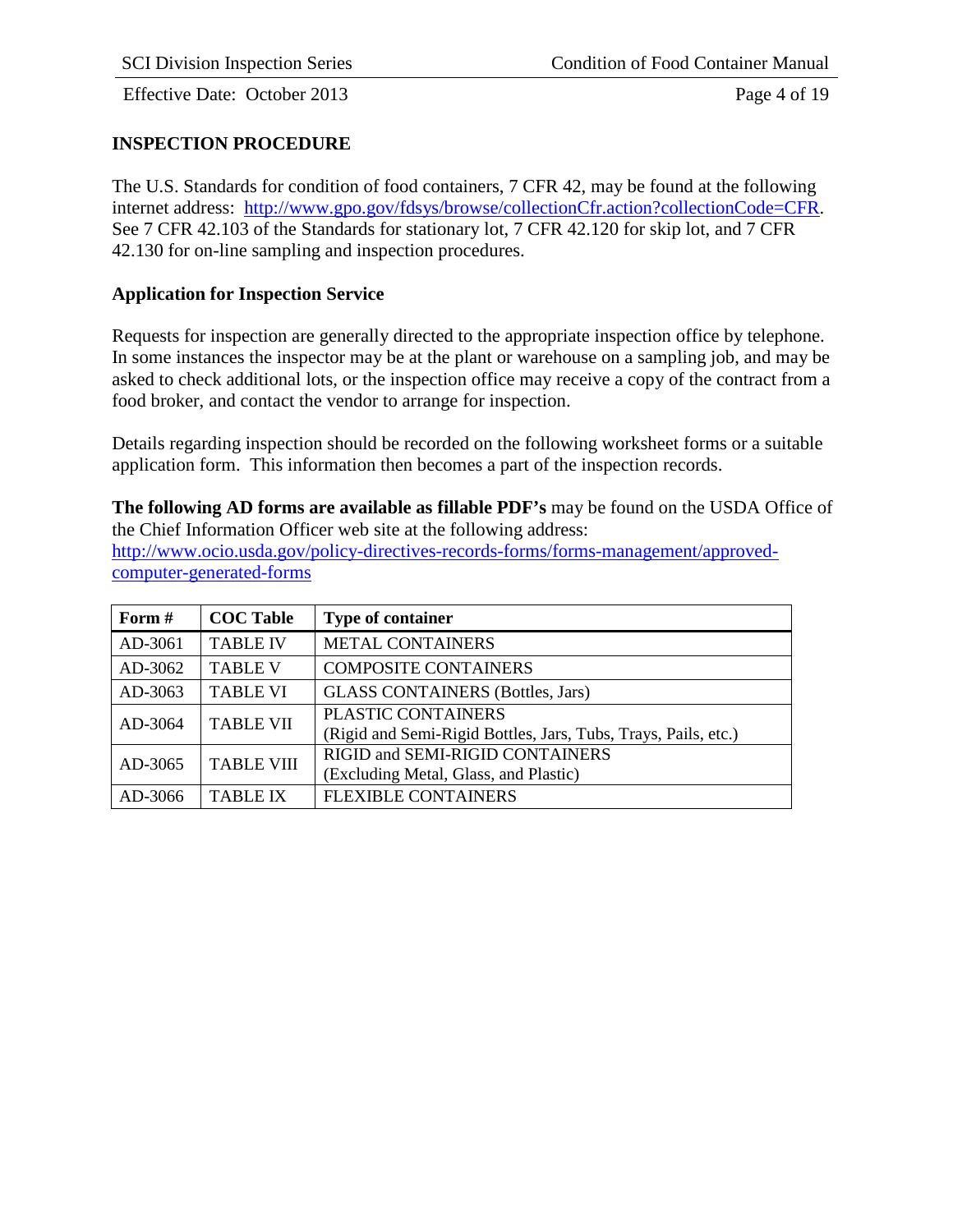Effective Date: October 2013 Page 5 of 19

Information generally requested and recorded is:

- A. Date and hour of application.
- B. Name and address of the applicant and the receiver.
- C. Name of person requesting the inspection.
- D. Name of the person to be informed of the results.
- E. Name of the packer.
- F. Name and address of the warehouse.
- G. Location of the lot(s), (i.e., aisle, bay, etc.) if known.
- H. Pertinent information concerning the lot(s) such as lot number, railroad car number, contract order numbers, length of storage, shipping deadlines, etc.
- I. The number, type, and size of containers, and label (if labeled).
- J. Codes and the approximate number of cases of each.
- K. Inspection status; i.e., initial; or if reoffered, has the lot been previously inspected? If so, by whom, what were the results, and has the lot been reconditioned?
- L. The basis of the inspection, i.e., Commercial Item Description, Federal specification, purchase contract, etc.
- M. Deviations from the Standards, such as origin inspection AQL's other than 0.25, 1.5, and 6.5, and special defects not covered by the Standards.
- N. Mutually agreed upon time to perform the inspection.

#### <span id="page-6-0"></span>**Applicant's Responsibility**

It is the applicant's responsibility to make certain that full cooperation is given to inspectors performing the inspections. Cooperation includes, but is not limited to:

- A. Arranging all containers so they are readily accessible for sampling.
- B. Providing all necessary labor and equipment for handling the product.
- C. Supplying adequately lighted facilities.
- D. Re-casing of product involved in the inspection.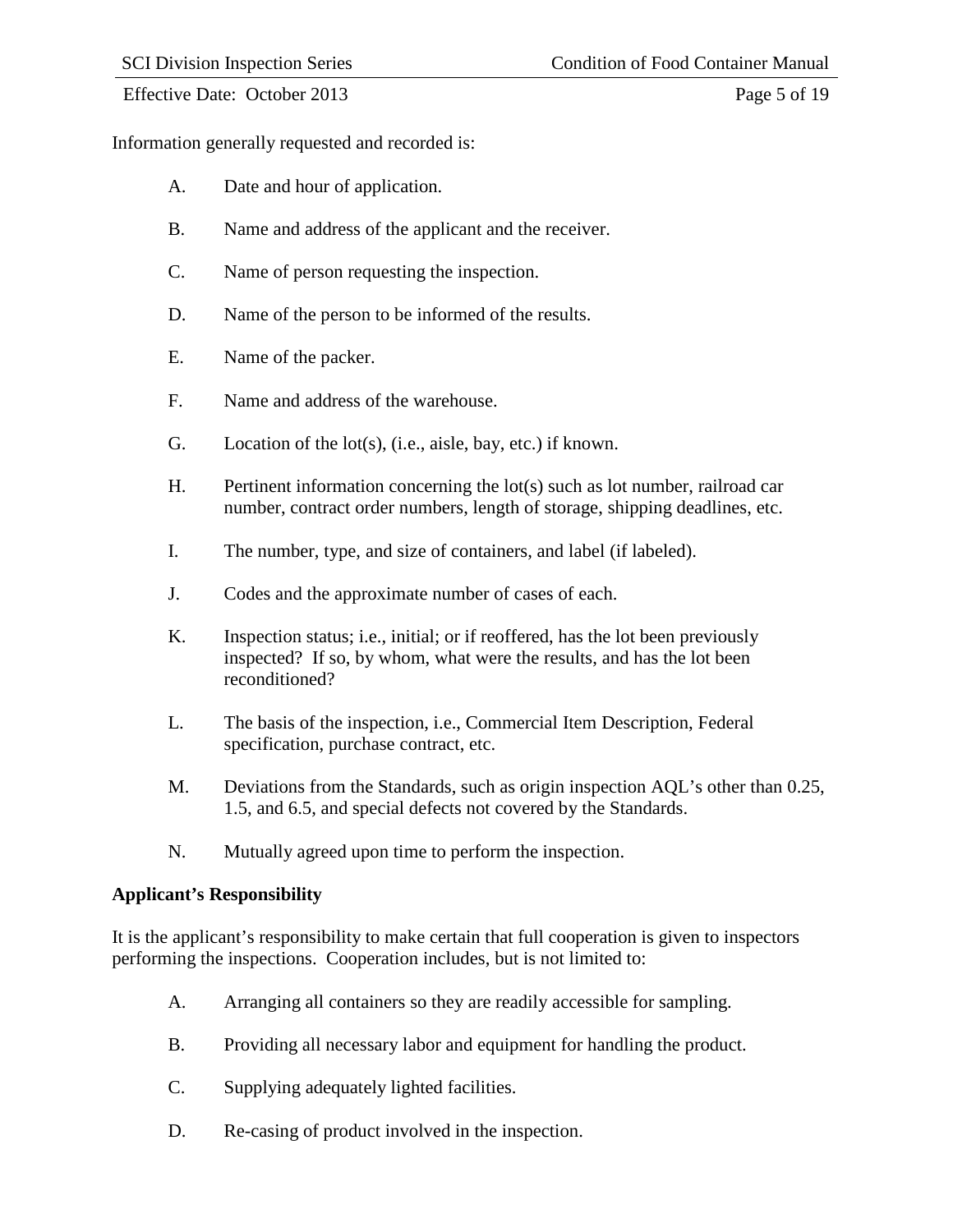# <span id="page-7-0"></span>**Inspection**

# A. Preparation

The supervisor should inform the inspector about any abnormal conditions likely to be encountered or of any unusual precautions that should be taken in handling the assignment. The supervisor should also notify the inspector if the lot is to be inspected under procedures for normal, tightened, or reduced inspection.

For the inspector, it's worthwhile to spend a few minutes assembling working tools, and studying the inspection request, the contract, and any other pertinent documents prior to leaving for the assignment. This can prevent delays and errors in handling the inspection. Timing can be an important consideration for packers, and as a courtesy, the inspector should arrive as scheduled, ready to get started. If a delay in is anticipated, the applicant should be notified as soon as possible.

# Materials and Equipment

Prior to performing the condition inspection, the inspector should determine that applicable materials and equipment are available and in good working condition. Such material and equipment may include the following:

- 1. A copy of the U.S. Standards for Condition of Food Containers and a copy of these instructions.
- 2. Visual aids for the containers being inspected.
- 3. Worksheets for recording defects.
- 4. Flashlight or auxiliary lighting.
- 5. Tools for opening shipping containers (knife, wire cutters, etc.)
- 6. Clean hand towels or other similar material.
- 7. "Officially Sampled" roller stamp when required.
- 8. Marking pen or pencil.
- 9. Cold weather gear for freezer work.
- 10. Measuring device such as a ruler or tape measure.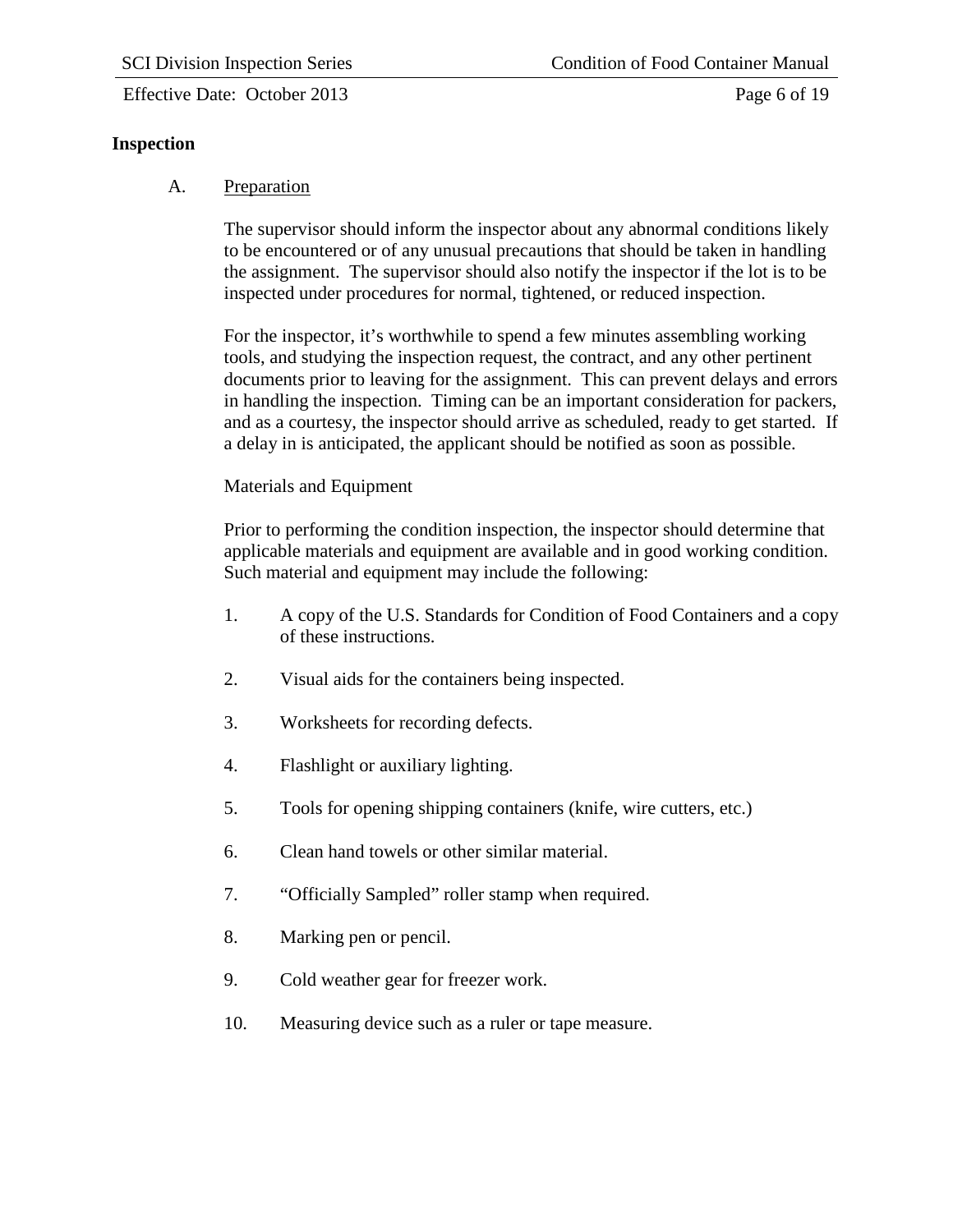#### Effective Date: October 2013 Page 7 of 19

#### B. Initial Contact

Upon arrival at the plant or warehouse, the inspector should identify him or herself, contact the appropriate responsible person, and review the purpose of the visit. Note any undue delay in performing the inspection on the application form.

#### C. Lot Identity

Inspection lots must be properly identified for the inspector to carry out inspection duties. Reasons for such identification:

- 1. Examined containers can be verified to be the same as reported by the applicant.
- 2. Lots inspected can be associated with related reports and certificates.
- 3. Subsequent inspections (if requested) of reconditioned or reworked lots can be differentiated from originally inspected lots.

Inspection lots shall be identified by commodity (type and style), number, size, and type of container, including:

- 1. Code or other identification marks.
- 2. Label or case marks.
- 3. Warehouse receipt or lot number.
- 4. Warehouse location, including room, stack or row, aisle number or letter, and proximity to a permanent object such as door, wall, window, or office.
- D. Preliminary Inspection (Scanning)

After the lot has been properly identified, the inspector should perform an actual count in each lot to verify the reported count. While scanning the lot, determine if any segments or portions appear abnormal, as with sweating cans, wet cases, blown cans, top layer rust, leakers, critical abnormalities, etc. If such segments or portions are noted, the lot should be rejected for condition of container.

If the lot is rejected prior to sampling, it cannot be subsequently inspected until the lot has been reconditioned. If no abnormal portions are observed, samples may be drawn to determine condition.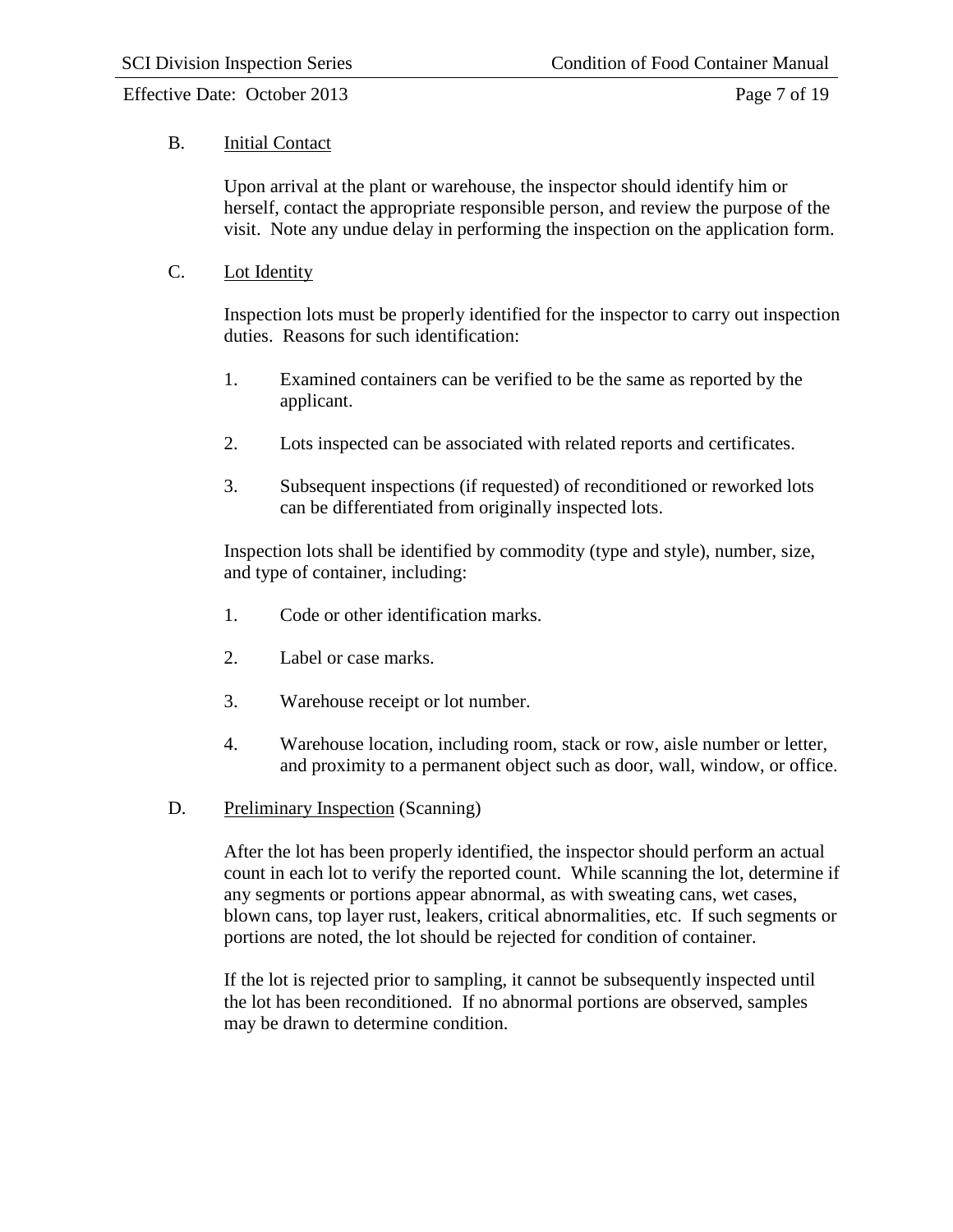#### Effective Date: October 2013 Page 8 of 19

#### E. Sample Procedure

1. Sample Size

From previous inspection records on worksheet (Form AD-749), determine inspection status, i.e., normal, tightened, or reduced. If no inspection records are available, use normal inspection. However, if the inspection is a re-inspection of a previously rejected lot that has been reconditioned, use tightened inspection.

Determine the number of primary containers in the lot. Locate in the Standards, 7 CFR 42.109 through 42.111, (which may be found at the following internet address:

[http://www.gpo.gov/fdsys/browse/collectionCfr.action?collectionCode=C](http://www.gpo.gov/fdsys/browse/collectionCfr.action?collectionCode=CFR) [FR\)](http://www.gpo.gov/fdsys/browse/collectionCfr.action?collectionCode=CFR) the approximate lot size in Table I or IA for normal inspection, II or IIA for tightened inspection, or III or IIIA for reduced inspection. Select the proper sample size corresponding to the appropriate lot size. A larger sample size may be used when approved by the Administrator or when requested by the applicant and approved by the Administrator.

2. Drawing Samples

As indicated in the Standards, containers may be drawn either according to proportional random sampling or according to simple random sampling. If the number of containers per code mark is known, proportional sampling is preferred. Regardless of the procedure followed, samples must be representative of all portions of the lot. This will generally require a complete breakdown of the lot in order for all portions to be accessible for sampling. (See your supervisor on the use of random inspection numbers.)

Predetermine and identify the containers or cases from which containers will be drawn. All horizontal and vertical layers in a stack should have an equal chance of being represented. If the containers are cased, predetermine how many to draw from each case selected and which containers to select. Examine no more than the maximum number of samples permitted in § 42.105(e) of the Standards. These predetermined plans for selecting cases and containers will eliminate bias due to accessibility of containers and readily visible defects.

Sometimes a defective container is observed which falls outside the predetermined sampling pattern. This container must not be purposely selected just because it's defective, it should be drawn only if it falls in the predetermined pattern. However the inspector should recommend that obviously defective units be removed from the lot and be replaced. This recommendation should be made for any defective container appearing in the sample, even though the lot is found to be acceptable. There will also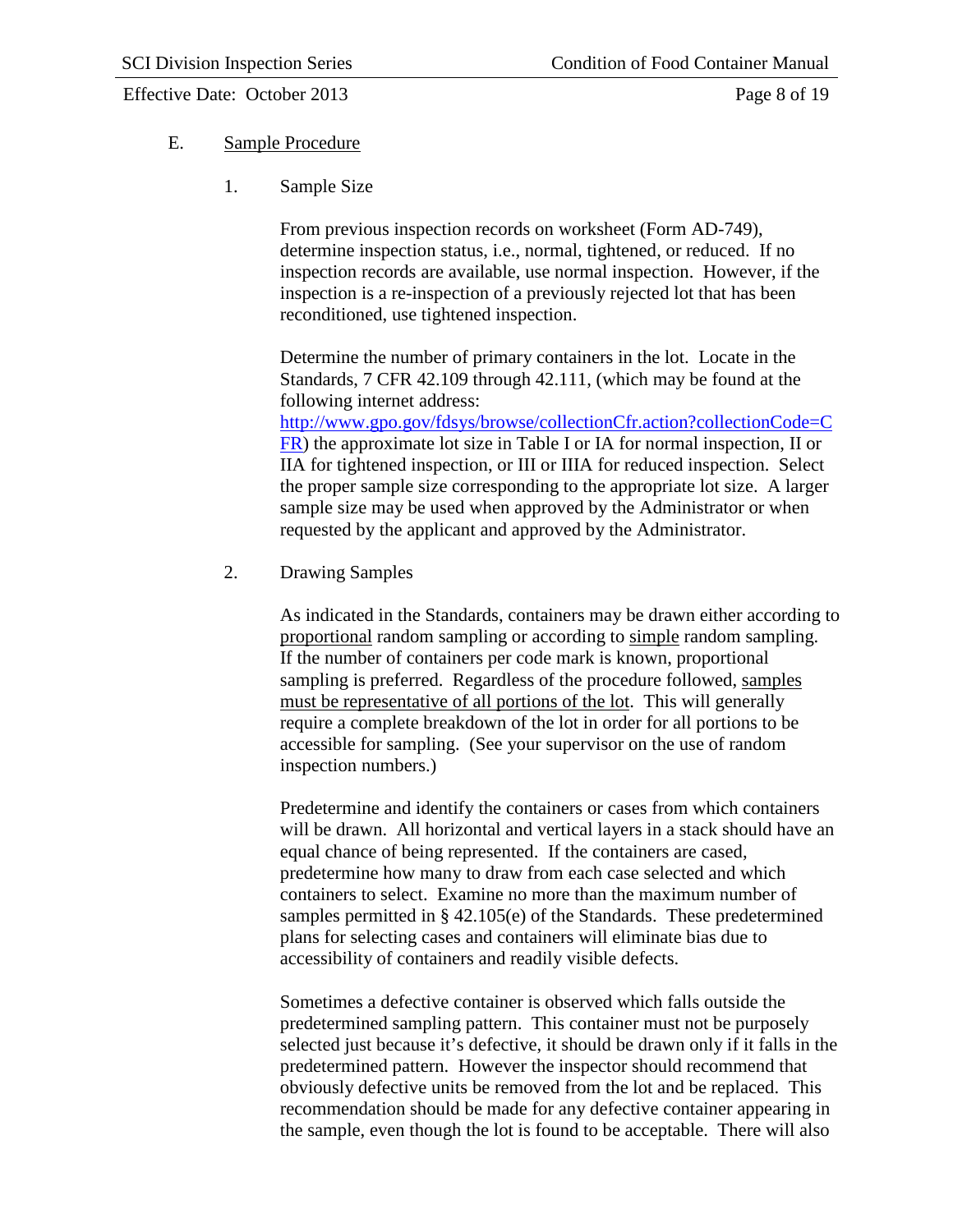#### Effective Date: October 2013 Page 9 of 19

be instances in which defective containers are localized. For example, the entire top layer of a stack may show water damage and contain rusted cans, or the front of a stack may show extensive fork lift damage. In these instances, identify the sample units with the respective portions of the lot to properly inform the applicant of the condition if reconditioning is in order.

The recommended sampling plans in Table IA, IIA, and IIIA of the Standards are double plans. Double sampling plans provide for the examination of two sets of samples, a first set and a second set. There are acceptance and rejection criteria indicated for the first set, and if needed, for the total (first plus second) sample sets. The first sample set is examined first and a decision made to accept, reject, or continue the inspection by drawing and examining the second sample set. Ordinarily, the second set is not be drawn unless the lot could not be accepted or rejected based on the results of examining the first sample set. However, there may be circumstances in which it would be desirable to draw both the first and second samples on the initial sampling of the lot. In such instances, the examination of the second sample should be held, pending the outcome of the examination of the first sample.

Occasionally lots offered for inspection have portion(s) with severely limited accessibility. Under these circumstances, examination is restricted to samples drawn from the accessible portion of the lot, and the sample size is based on the number of containers available for examination.

See AIM Inspection Series Sampling and Certification Manuals for further information on restricted sampling and related certification procedures.

#### F. Classifying and Recording Defects

Each sample container shall be examined carefully under adequate lighting to insure that all defects are noted. The inspector may refuse inspection for condition of containers until such lighting is provided. To assist in the proper classification of the defects, refer to the visual aid appropriate for the particular kind of containers. Be careful to distinguish between "related" and "unrelated" defects - only the more serious "related" defect is recorded.

Defects may be present that are not categorized within the Standards; or purchase specifications may require that containers be examined for defects not classified in the Standards. If present, these defects shall be classified according to their severity, and the results incorporated into the acceptance and rejection criteria. Such defects shall be specified on worksheets in the "other" or blank block.

Each defect shown in Tables IV, V, VI, VII, VIII and IX in Sections 42.112 and 42.113 of the Standards, 7 CFR 42 (which may be found at the following internet address: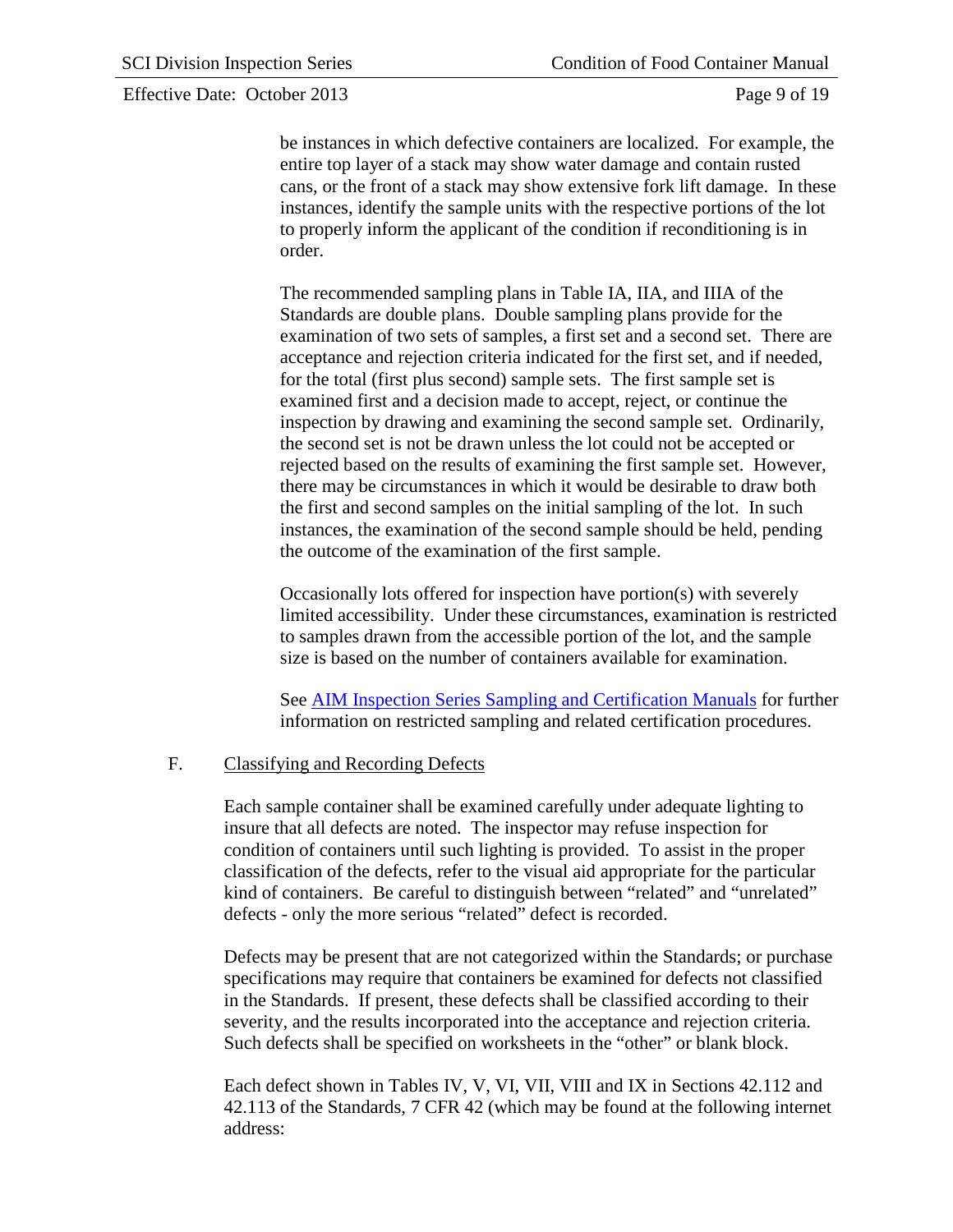#### Effective Date: October 2013 Page 10 of 19

[http://www.gpo.gov/fdsys/browse/collectionCfr.action?collectionCode=CFR\)](http://www.gpo.gov/fdsys/browse/collectionCfr.action?collectionCode=CFR) is serially numbered according to the applicable defect category as follows: Critical 1, 2, 3, etc.; Major 101, 102, 103, etc.; and Minor 201, 202, 203, etc.

Record the number and type of defects on the worksheet (Form AD-3061, AD-3062, AD-3063, AD-3064, AD-3065, AD-3066, or other forms as approved by the Administrator), using the appropriate columns to identify each category of defect; i.e., critical, major, or minor. If a second sample must be examined to classify the lot, record each set of samples so they can be separately identified on the worksheet. Total the number of defects in each of the above categories.

#### G. Guidelines for Interior Defects

The U.S. Standards for Condition of Food Containers and certain sections of the Standard specify that formal examinations for condition will be restricted to the exterior portion of containers. However, interior defects inside the containers seen during the inspection process cannot be disregarded, even though the lot may be acceptable based on external defects, as outlined in the U.S. Standards.

Section 42.114 contains procedures for evaluating interior container defects. Interior defects are described in Table XII and Table XIII indicates the appropriate Acceptance (Ac) and Rejection (Re) numbers for interior defects found in quality samples. Inspectors need to completely remove the lids of containers in the samples to examine their interior. Containers should be rinsed with hot water and let air dry completely prior to making a final judgment on scorable defects.

Although acceptable by U.S. Standards for Condition of Food Containers (Exterior), Deliveries to Federal or State agencies will be failed if interior defects equal or exceed the rejection (Re) numbers in Table XIII.

At the request of the applicant, the lot may be re-inspected using the applicable sampling plan in the U.S. Standards for Food Containers, and all the sample units opened for interior examination.

Commercial lots for which a formal condition of container examination is performed and found acceptable by the U.S. Standards for Condition of Food Containers will not subsequently fail these U.S. Standards if the interiors of the quality sample units show defects. Interior defects will be reported separately in the "Remarks" section of the certificate. See the AIM Inspection Series, Certification Manual for additional instructions.

#### H. In-Plant Inspection

The procedure for condition of container inspections is the same under in-plant inspection as under lot inspections, so is the policy regarding its applicability and certification procedures.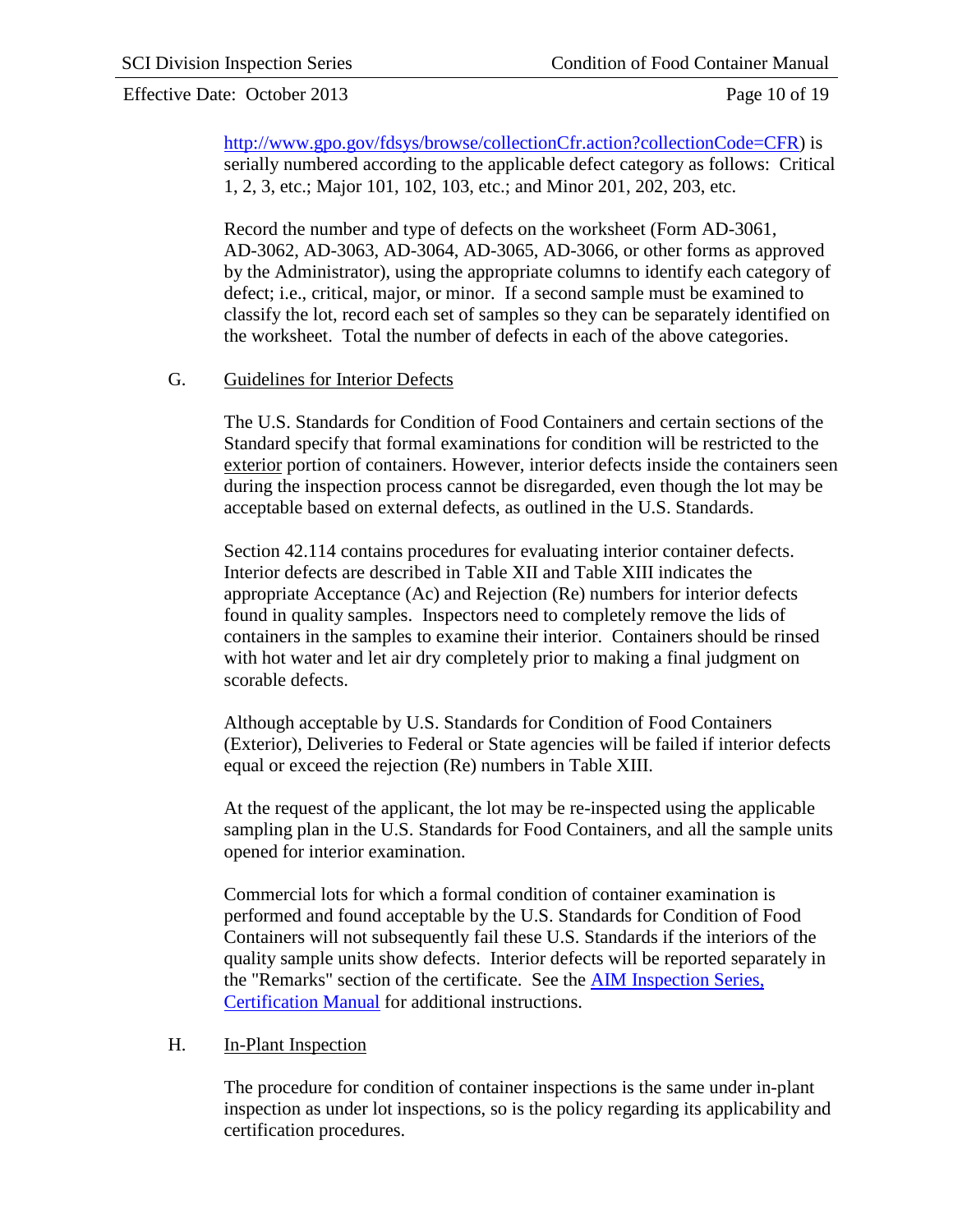Effective Date: October 2013 Page 11 of 19

Unofficial or informal examinations should be made daily based on in-line samples according to criteria in these U.S. Standards and AMS Instructions. Adverse conditions in packing, packaging and storage, and evidence of defects on in-line samples should be reported to the management and noted on DIR's. It is particularly important that packers be advised of apparently failing lots prior to offering these lots for delivery to Federal or State agencies so that the costs of reconditioning or segregation may be considered.

#### I. Appeal Inspections

The U.S. Standards for Condition of Food Containers do not permit reinspection of rejected lots prior to reconditioning or segregation of rejected portions. AMS Instructions similarly prohibit such reinspections. However, at the applicant's request, an appeal inspection may be made of the prior to segregation or reconditioning in accordance with Division policy.

In addition to granting an appeal inspection, the officer-in-charge or supervisor may review samples with the inspector and applicant in order to verify the interpretation of defects. If it is apparent that the inspector was unduly critical in classifying defects, the lot may be re-evaluated for acceptance.

J. Reinspections

Request for reinspections for condition of container are normally made by a receiving activity (USDA or DLA) for items at a destination location.

The following procedures will apply:

- 1. Sampling will be in accordance with sample plans for normal condition of container, Table I.
- 2. Type of plan Single plans only.
- 3. Sample size - One size higher than the minimum required by the lot size being inspected.
- 4. AQL Use AQL's for "Other than Origin Inspection" (Critical 0.25; major 2.5; total 10.0).

### K. Lot Acceptance Criteria

1. Stationary Lot

The acceptability of stationary lots is determined by referring to the table of sampling plans used. For a given sample size, acceptance and rejection numbers are provided for critical, major, and total defects. Total defects include not only critical and major defects, but also any minor defects.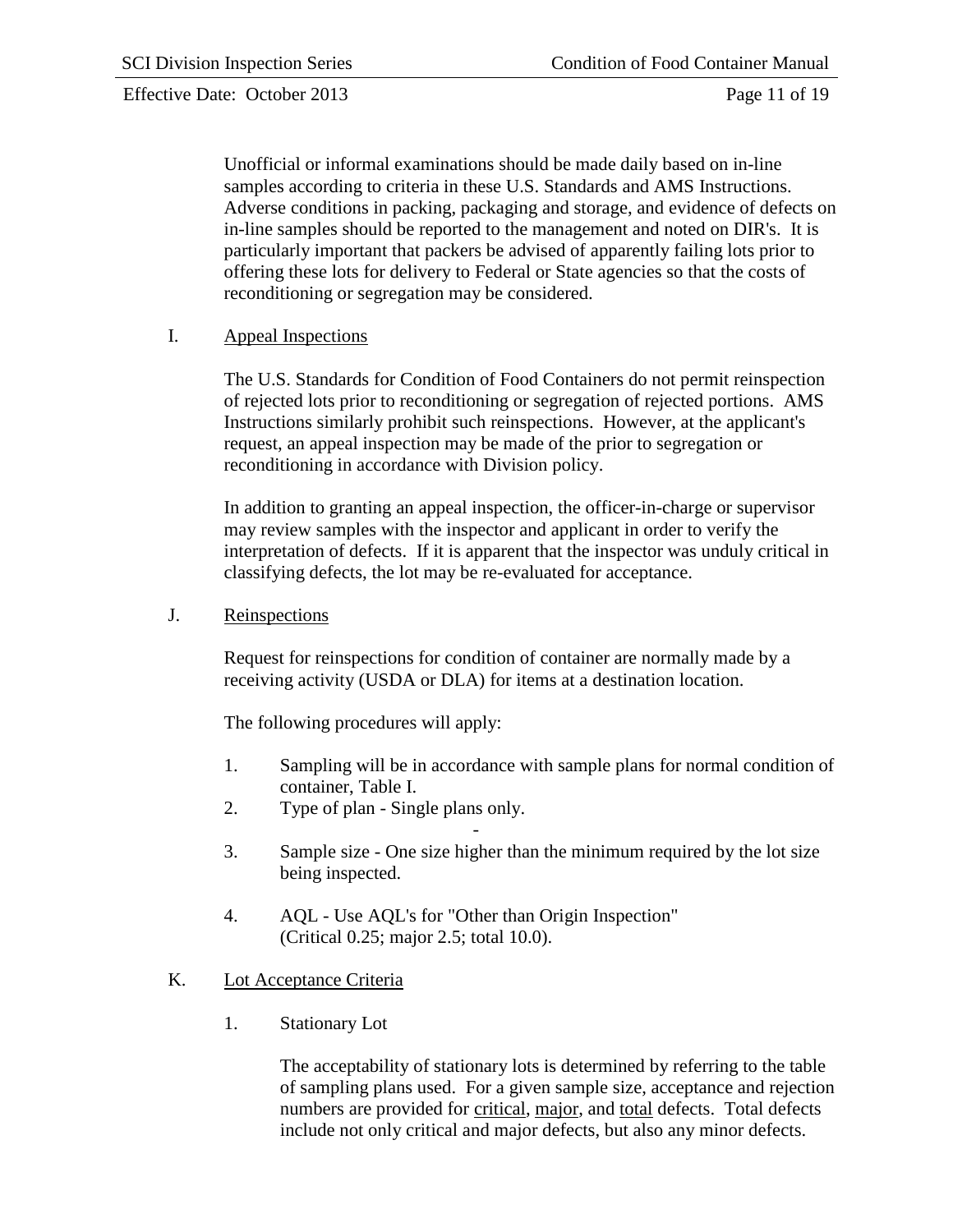#### Effective Date: October 2013 Page 12 of 19

Unless otherwise specified, AQLs for origin inspection shall be 0.25, 1.5, and 6.5 for critical, major, and total defects, respectively.

Refer to the appropriate acceptance (Ac) and rejection (Re) numbers for the first sample set.

- a. If the sum of the critical, major, or total defects does not exceed "Ac," the lot is considered acceptable. The acceptance number does not represent the number of defects that the sample should contain, but rather is the maximum number of defects permitted in a sample in order to consider a lot as meeting a specific requirement.
- b. If the sum of the critical, major, or total defects equals or exceeds "Re," the lot fails.
- c. If the sum of the critical, major, or total defects exceeds "Ac," but is less than "Re," a second sample set is evaluated. The sum of each class of defects in the combined sample is compared with the acceptance and rejection numbers in the table for each AQL, and a positive decision is made to either accept or fail the lot.
- 2. On-line Lot

In many instances, food containers are loaded directly into carriers immediately after final packaging. This situation makes stationary lot sampling and inspection impractical. For such circumstances, the optional procedure for on-line sampling and inspection using cumulative sum sampling plans is provided.

For details on how to perform this type of inspection, see section 42.130 in the Standards, 7 CFR 42 (which may be found at the following internet address:

[http://www.gpo.gov/fdsys/browse/collectionCfr.action?collectionCode=C](http://www.gpo.gov/fdsys/browse/collectionCfr.action?collectionCode=CFR) [FR\)](http://www.gpo.gov/fdsys/browse/collectionCfr.action?collectionCode=CFR). For any additional questions, contact your immediate supervisor.

### <span id="page-13-0"></span>**Applying Procedures – Stationary Lot**

Example: A lot contains 2,000 cases of 24 No. 2 pint jars, or 48,000 total containers. The lot is to be inspected under normal inspection procedures. The lot is over 36,000 containers, so sampling plan code CD in Table I-A of the Standards is applicable. The first sample set is 228 containers as indicated under "Sample Size" opposite code CD.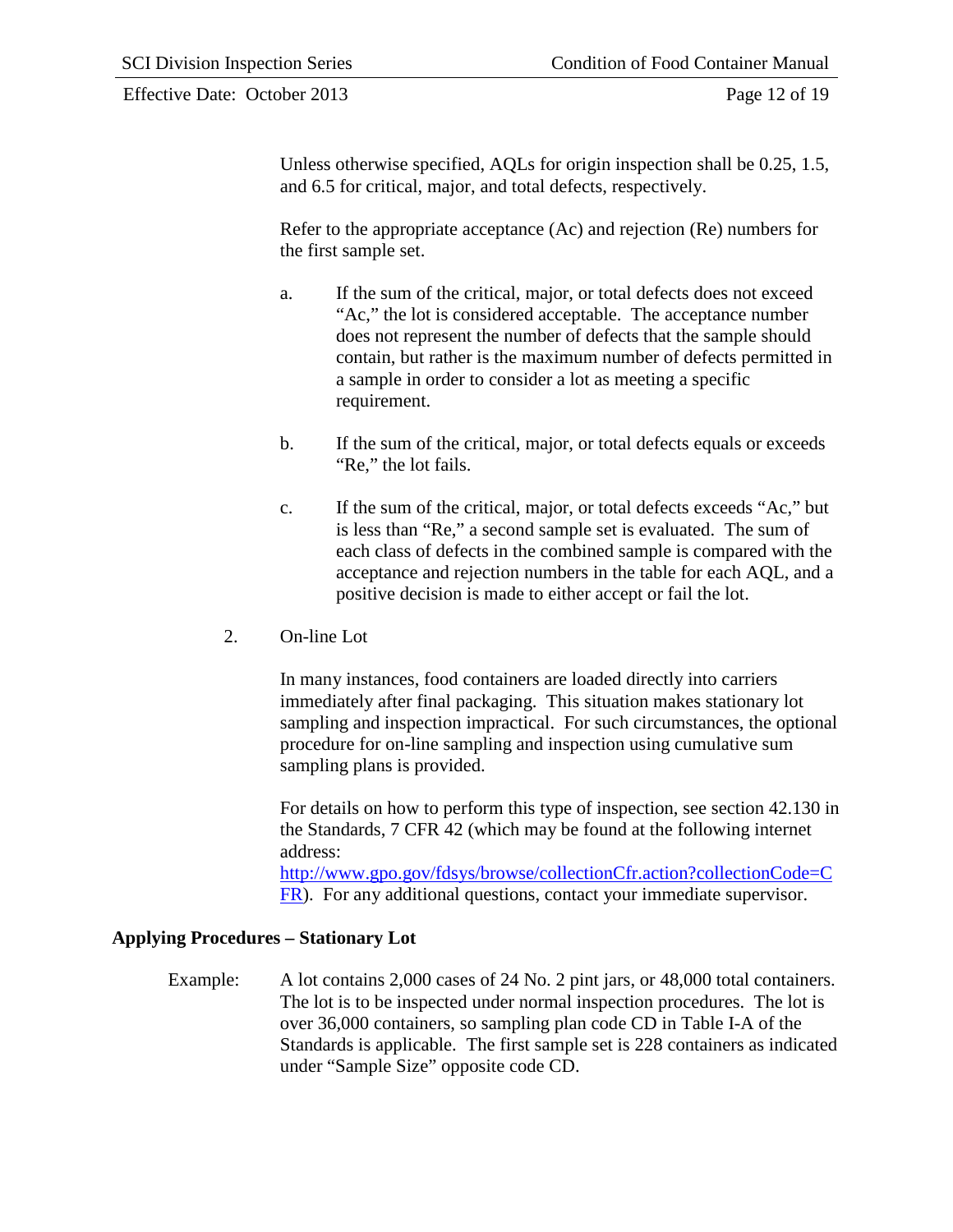Effective Date: October 2013 Page 13 of 19

All 228 containers are examined and found to contain 15 minor, 4 major, and no critical defects, for a total of 19 defects. The lot can neither be accepted nor rejected on this sample for major or total defects because:

- 4 defects fall between  $Ac = 3$  and  $Re = 9$  for major defects  $(AQL = 1.5)$
- 19 defects fall between  $Ac = 15$  and  $Re = 24$  for total defects  $(AOL = 6.5)$

Therefore, a second sample set (288 containers) is examined, and the additional critical, major, and minor defects found are added to those found in the first sample. The defects found in the 516 containers total 33 minor, 9 major, and 1 critical, for a total of 43 defects.

The 1 critical, 9 major, and 43 total defects are all equal to or less than the acceptance (Ac) numbers of 3, 12, and 43 respectively; therefore the lot is accepted.

Had the number of defects for any of the classes exceeded the applicable acceptance number however (for example, had the defects totaled 44 or more), the lot would FAIL condition of container requirements.

See the next page for this example recorded on the Container Examination Worksheet.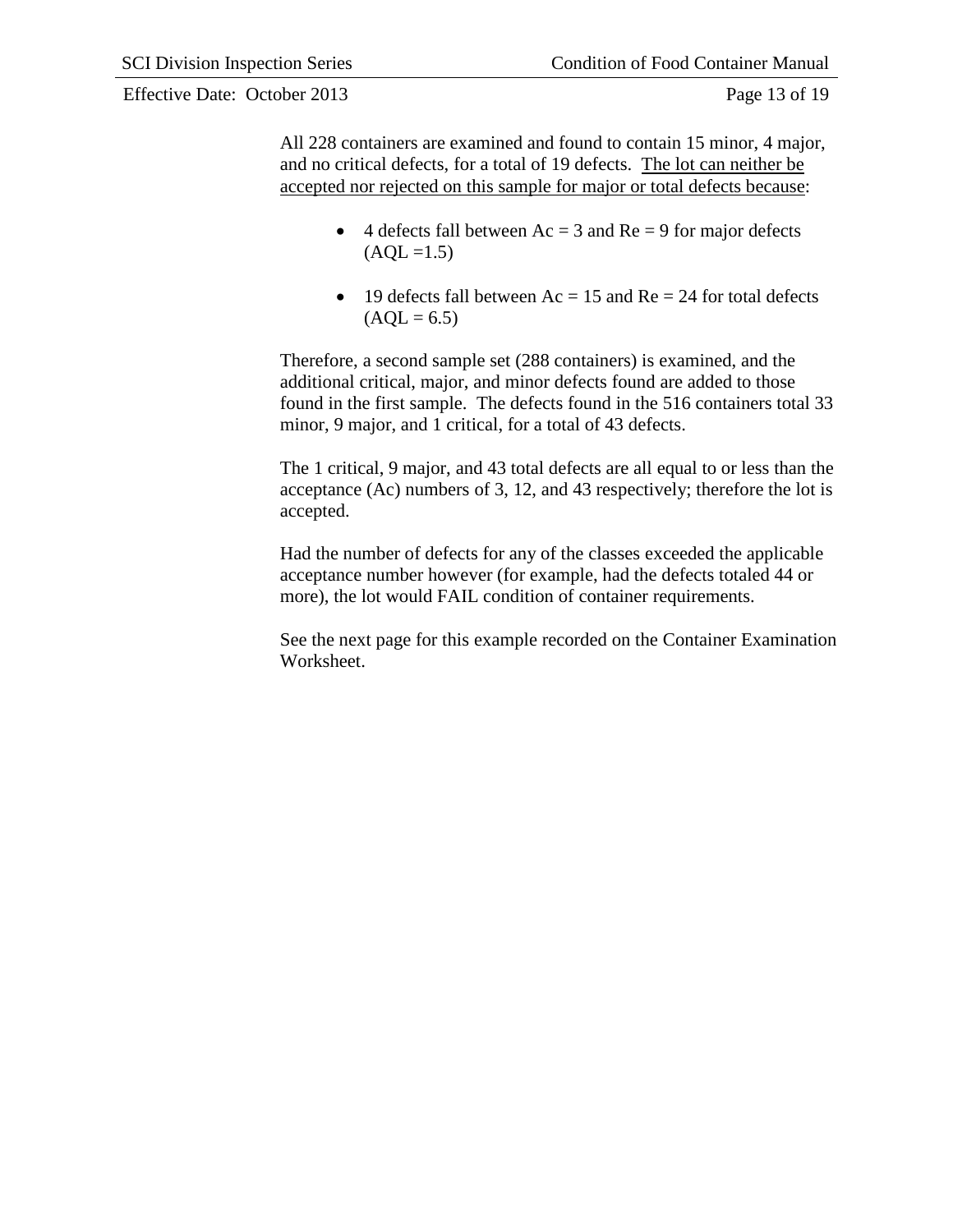Effective Date: October 2013 Page 14 of 19

| <b>U.S. DEPARTMENT OF AGRICULTURE</b>                                                 |                                                  |                                                                      |       |                                  |                              |                        | <b>PRODUCT</b><br>TYPE AND SIZE OF CONTAINER                                                                            |                |                                                                                   |                                                                     |           |                       |                   |              |                                                  |    |                        |  |
|---------------------------------------------------------------------------------------|--------------------------------------------------|----------------------------------------------------------------------|-------|----------------------------------|------------------------------|------------------------|-------------------------------------------------------------------------------------------------------------------------|----------------|-----------------------------------------------------------------------------------|---------------------------------------------------------------------|-----------|-----------------------|-------------------|--------------|--------------------------------------------------|----|------------------------|--|
| <b>CONTAINER EXAMINATION WORKSHEET</b>                                                |                                                  |                                                                      |       |                                  |                              |                        | <b>Canned Green Beans</b>                                                                                               |                |                                                                                   |                                                                     |           |                       | 24/No. pint jars  |              |                                                  |    |                        |  |
|                                                                                       |                                                  | TABLE VI - GLASS CONTAINERS (Bottles, Jars)                          |       |                                  |                              |                        | LOT NO.                                                                                                                 | 3              |                                                                                   |                                                                     | LOT SIZE* | 48,000 jars           |                   |              | <b>CONTRACT NO.</b><br>123456789                 |    |                        |  |
| Name and Address of Applicant<br>Heartland Packers, Inc.                              |                                                  |                                                                      |       |                                  |                              |                        | <b>INSPECTION STATUS OF LOT*</b><br><b>INSPECTION POINT</b><br>$\boxtimes$ original<br>Plover, WI<br><b>RESUBMITTED</b> |                |                                                                                   |                                                                     |           |                       |                   |              |                                                  |    |                        |  |
| Heartland, WI                                                                         |                                                  |                                                                      |       |                                  |                              |                        | CODES AND APPROXIMATE NO. OF CONTAINERS PER CODE*<br>See attached Certificate of Sampling.                              |                |                                                                                   |                                                                     |           |                       |                   |              |                                                  |    |                        |  |
|                                                                                       |                                                  |                                                                      |       |                                  |                              |                        | 'As stated by applicant.                                                                                                |                |                                                                                   |                                                                     |           |                       |                   |              |                                                  |    |                        |  |
| <b>SAMPLING PLAN USED</b>                                                             |                                                  |                                                                      |       |                                  |                              |                        | <b>CRITICAL</b><br><b>MAJOR</b>                                                                                         |                |                                                                                   |                                                                     |           |                       |                   |              | <b>TOTAL</b>                                     |    |                        |  |
|                                                                                       | No. of                                           |                                                                      |       |                                  |                              |                        | AQL: 0.25                                                                                                               |                |                                                                                   |                                                                     |           | AQL: 1.5              |                   |              | (Minor, Critical, and Major Defects)<br>AQL: 6.5 |    |                        |  |
| ⊠<br>Normal                                                                           |                                                  | Sample<br>Units                                                      |       | If other specify_                |                              |                        |                                                                                                                         |                | If other specify_                                                                 |                                                                     |           |                       | If other specify_ |              |                                                  |    |                        |  |
| CODE $CD$                                                                             |                                                  |                                                                      |       | Ac                               |                              |                        | Re                                                                                                                      |                | Ac                                                                                |                                                                     | Re        |                       | Ac                |              |                                                  | Re |                        |  |
| <b>Tightened</b>                                                                      |                                                  | <b>First Sample</b>                                                  |       | 228                              | 0                            |                        |                                                                                                                         | 3              |                                                                                   | 3                                                                   |           |                       | 9                 | 15           |                                                  |    | 24                     |  |
| Reduced                                                                               |                                                  | Second Sample                                                        |       | 288                              |                              |                        |                                                                                                                         |                |                                                                                   |                                                                     |           |                       |                   |              |                                                  |    |                        |  |
|                                                                                       |                                                  | <b>Total Sample</b>                                                  |       | 516                              | 3                            |                        |                                                                                                                         | 4              |                                                                                   | 12                                                                  |           | 13                    |                   | 43           |                                                  |    | 44                     |  |
| Defect<br>No.                                                                         |                                                  | <b>Type of Defect</b>                                                |       |                                  | 1 <sup>st</sup> Sample       |                        | 2 <sup>nd</sup> Sample                                                                                                  | Defect<br>No.  |                                                                                   |                                                                     |           | <b>Type of Defect</b> |                   |              | 1 <sup>st</sup> Sample                           |    | 2 <sup>nd</sup> Sample |  |
|                                                                                       | as specified                                     | Type or size of container or component parts not                     |       |                                  | <b>NONE PERMITTED</b>        |                        |                                                                                                                         | $\overline{2}$ |                                                                                   | Bird swing (glass appendage inside container)                       |           |                       |                   |              | <b>CRITICAL</b>                                  |    |                        |  |
| Closure not sealed, crimped, or fitted properly<br>$\mathbf{1}$<br>(a) Heat processed |                                                  |                                                                      |       | CRITICAL                         |                              | 3                      |                                                                                                                         |                | Broken or leaking container                                                       |                                                                     |           |                       | <b>CRITICAL</b>   |              |                                                  |    |                        |  |
| 101<br>(b) Non-heat processed                                                         |                                                  |                                                                      |       | <b>MAJOR</b>                     |                              |                        | 207                                                                                                                     |                | Cap (non-heat processed):<br>(a) Cross-threaded                                   |                                                                     |           |                       | Minor             |              |                                                  |    |                        |  |
| 201<br>Dirty, stained, or smeared container                                           |                                                  |                                                                      |       | $\overline{\mathbb{I}}$<br>Minor |                              |                        | 208                                                                                                                     |                | (b) Loose but not leaking                                                         |                                                                     |           |                       |                   | Minor        |                                                  |    |                        |  |
| 202                                                                                   | Chip in glass                                    |                                                                      |       |                                  | Minor                        |                        | 106                                                                                                                     |                | (c) Pitted rust                                                                   |                                                                     |           |                       |                   | <b>MAJOR</b> |                                                  |    |                        |  |
| 203                                                                                   |                                                  | Stone (unmelted material) in glass                                   |       |                                  | Minor                        |                        | 4                                                                                                                       |                | Cap (heat processed);<br>Cross-threaded or loose                                  |                                                                     |           |                       |                   | CRITICAL     |                                                  |    |                        |  |
| 204                                                                                   |                                                  | Pits in surface of glass                                             |       |                                  | Minor                        |                        |                                                                                                                         | 107            |                                                                                   | (b) Pitted rust                                                     |           |                       |                   |              | <b>MAJOR</b>                                     |    |                        |  |
| 205                                                                                   | Sagging surface                                  |                                                                      |       |                                  | Minor                        |                        |                                                                                                                         |                | 209                                                                               | Sealing tape or cell band (when required):<br>(a) Improperly placed |           |                       |                   |              | Minor                                            |    |                        |  |
| 206                                                                                   |                                                  | Bead (bubble within glass):<br>(a) 1/8 inch to 1/16 inch in diameter |       |                                  | Minor                        |                        |                                                                                                                         | 108            |                                                                                   | (b) Not covering juncture of cap and glass                          |           |                       |                   |              | <b>MAJOR</b>                                     |    |                        |  |
| 102                                                                                   |                                                  | (b) Exceeding 1/8 inch in diameter                                   |       |                                  | <b>MAJOR</b>                 |                        |                                                                                                                         |                | 109                                                                               | (c) Ends overlap by less than 1/2 inch                              |           |                       |                   |              | <b>MAJOR</b>                                     |    |                        |  |
| 103                                                                                   | Checked                                          |                                                                      |       |                                  | <b>MAJOR</b>                 |                        |                                                                                                                         | 110            |                                                                                   | (d) Loose or deteriorating                                          |           |                       |                   |              | <b>MAJOR</b>                                     |    |                        |  |
| 104                                                                                   | Thin spot in glass                               |                                                                      |       |                                  | <b>MAJOR</b>                 |                        | 111                                                                                                                     |                |                                                                                   | Missing or torn outer safety seal                                   |           |                       |                   | <b>MAJOR</b> |                                                  |    |                        |  |
| 105                                                                                   |                                                  | Blister (structural defect)                                          |       |                                  | <b>MAJOR</b>                 |                        |                                                                                                                         | 112            |                                                                                   | Inner safety seal - missing, torn, poor seal                        |           |                       |                   |              | <b>MAJOR</b>                                     |    |                        |  |
|                                                                                       |                                                  |                                                                      |       |                                  |                              |                        |                                                                                                                         |                |                                                                                   | TABLE XI - LABEL, MARKING, OR CODE                                  |           |                       |                   |              |                                                  |    |                        |  |
| 101                                                                                   |                                                  | Not specified method                                                 |       |                                  | <b>MAJOR</b><br><b>MAJOR</b> |                        |                                                                                                                         | 202            |                                                                                   | <b>Torn or mutilated</b>                                            |           |                       |                   |              | Minor $  $<br>Minor                              |    | $\frac{1}{2}$          |  |
| 102                                                                                   |                                                  | Missing (when required)                                              |       |                                  | Ш                            | ₩                      |                                                                                                                         | 203            |                                                                                   | Text illegible or incomplete                                        |           |                       |                   |              |                                                  |    |                        |  |
| 103                                                                                   | the label                                        | Torn or scratched, obliterating any marking on MAJOR                 |       |                                  |                              |                        |                                                                                                                         | 204            |                                                                                   | In wrong location                                                   |           |                       |                   |              | Minor                                            |    |                        |  |
| 104<br>Incorrect                                                                      |                                                  |                                                                      |       | <b>MAJOR</b>                     |                              | <b>OTHER (Specify)</b> |                                                                                                                         |                |                                                                                   |                                                                     |           |                       |                   |              |                                                  |    |                        |  |
| 201                                                                                   |                                                  | Loose or improperly applied                                          |       |                                  | Minor                        | ЖI                     |                                                                                                                         |                |                                                                                   |                                                                     |           |                       |                   |              |                                                  |    |                        |  |
|                                                                                       |                                                  | Minor                                                                | Major |                                  | Critical                     |                        | <b>Total</b>                                                                                                            |                |                                                                                   | ACTION TAKEN BASED ON FIRST SAMPLE                                  |           |                       |                   |              |                                                  |    |                        |  |
| <b>First sample</b>                                                                   |                                                  | 15                                                                   | 4     |                                  | 0                            |                        | 19                                                                                                                      |                | $\boxtimes$<br><b>SECOND SAMPLE</b><br><b>LOT ACCEPTED</b><br><b>LOT REJECTED</b> |                                                                     |           |                       |                   |              |                                                  |    |                        |  |
| Second sample                                                                         |                                                  | 18                                                                   | 5     |                                  | 1                            |                        | 24                                                                                                                      |                |                                                                                   | <b>ACTION TAKEN ON SECOND SAMPLE (If required)</b>                  |           |                       |                   |              |                                                  |    |                        |  |
| <b>Grand total</b>                                                                    |                                                  | 33                                                                   | 9     |                                  | 1                            |                        | 43                                                                                                                      |                | $\boxtimes$ lot accepted<br><b>LOT REJECTED</b>                                   |                                                                     |           |                       |                   |              |                                                  |    |                        |  |
|                                                                                       | <b>DATE INSPECTED</b><br><b>January 29, 2013</b> |                                                                      |       |                                  |                              |                        |                                                                                                                         |                |                                                                                   | SIGNATURE OF INSPECTOR (Print and Sign Name)<br><b>Jared King</b>   |           | Jared King            |                   |              |                                                  |    |                        |  |

**EXAMPLE (passing lot)**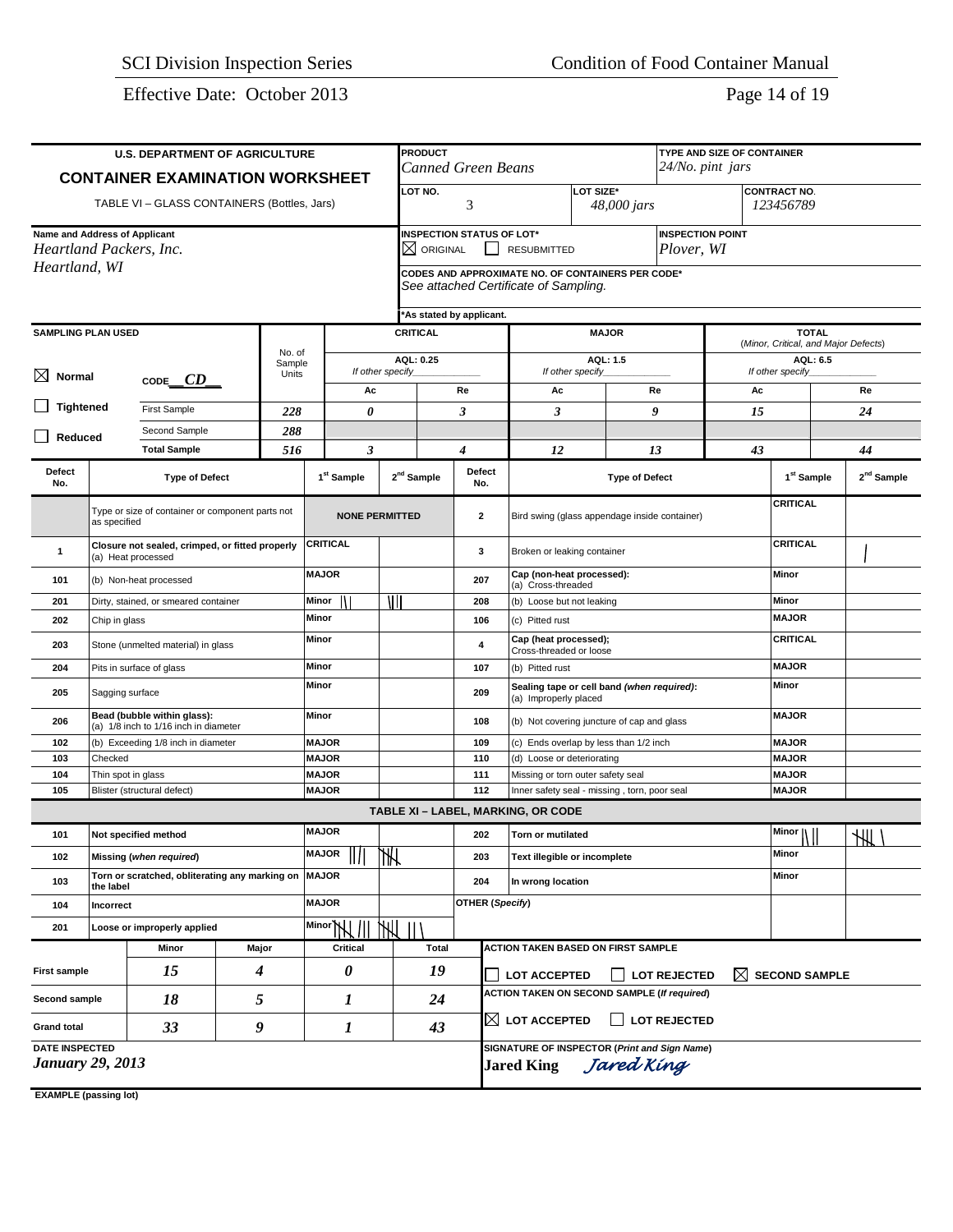Effective Date: October 2013 Page 15 of 19

# <span id="page-16-0"></span>**OTHER THAN ORIGIN INSPECTION AQL'S**

Other Than Origin Inspection AQL's are applicable when performing a re-inspection of a reconditioned lot, or when specifically requested by a financially-interested party.

When the inspector performs a re-inspection, the procedure for applying Other Than Origin Inspection AQL's is as follows.

The defective portion of the lot should be segregated before the remaining portion of the lot is offered for re-inspection. The defective portion may be reconditioned or reworked, and offered as a "new" lot for inspection. Whenever the inspector is requested to perform a re-inspection, the applicable sampling plan for tightened inspection is to be used.

Unless otherwise specified by the purchaser, the AQL's used for respective classes of defects shall be those contained in Lot Acceptance Criteria, 7 CFR 42.107(b), which are 0.25 for critical, 2.5 for major, and 10.0 for total.

### <span id="page-16-1"></span>**CONDITION OF GLASS CONTAINERS - GUIDELINE FOR SCORING LOOSE CAPS**

Table VI - Glass Containers, of the U.S. Standards for Condition of Food Containers lists "Loose but not leaking" caps as a minor defect, number 208.

If a cap or lid is obviously loose it shall be scored as a defect. Unless otherwise specified in a contract, purchase announcement, or specification, the following guideline may be used to determine tightness of closure on questionable containers:

Bring the container to between 65 - 75 degrees F. Place the container upright on top of a stable, level surface. Grasp the sides of the cap firmly with fingertips and turn cap gently-clockwise with a minimum of downward pressure for complete revolution. If cap turns and the container remains stationary, a defect shall be scored. This is only a guideline, if a cap or lid is obviously loose it shall be scored as a defect.

### <span id="page-16-2"></span>**CLARIFICATION REGARDING PRIMARY AND SECONDARY CONTAINER DESIGNATION IN THE U.S. STANDARDS FOR CONDITION OF FOOD CONTAINERS**

Primary containers are inspected visually for all recordable defects. The primary container is defined in the U.S. Standards for Condition of Food Containers as "The immediate container in which the product is packaged and which serves to protect, preserve, and maintain the condition of the product. The primary container may be metal, glass, fiber, textile, plastic, paper, or any other suitable type of material, and may be supplemented by liners, overwraps, or other protective material." Usually the primary container is in direct contact with the product. An exception to this would be a fiberboard case or metal drum which contains a poly liner. The liner is in contact with the product, but the case or drum is considered the primary container.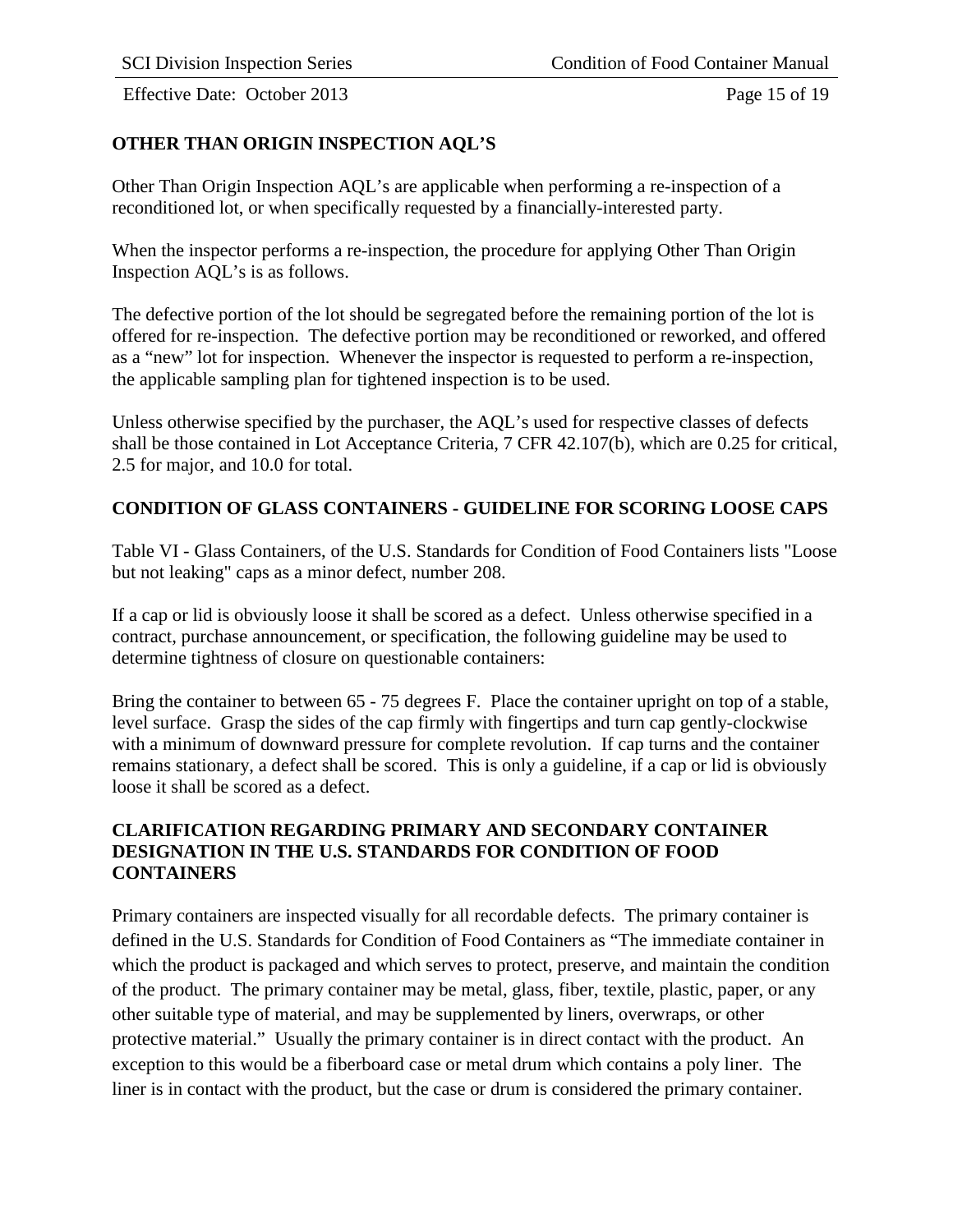#### Effective Date: October 2013 Page 16 of 19

Examples of primary containers:

- 1. A plastic 2.5 lb. bag of frozen green beans;
- 2. A plastic vacuum sealed 30 lb. bag of frozen apricots;
- 3. A metal beaded bodied #10 can of pineapple;
- 4. A new 30 lb. plastic pail filled with frozen 5+1 red tart pitted cherries;
- 5. A 20 lb. fiber board case with poly liner of frozen lima beans; and
- 6. A poly lined 55 gallon drum of concentrated apple juice.

The secondary container is defined in the U.S. Standards for Condition of Food Containers as "The container in which one or more primary containers are packaged. For example, a shipping case containing canned product." The secondary container is not in direct contact with the product, but rather is used to protect, preserve, and maintain the condition of the product or primary containers of the product during transit or storage. An example would be a shipping case (secondary container) containing canned peas (primary container).

When performing condition of container examinations, examine both the primary and secondary containers (as applicable) using the U.S. Standards for Condition of Food Containers and applicable visual inspection aids.

# <span id="page-17-0"></span>**RECORDING INFORMATION AND RESULTS ON CONTAINER EXAMINATION WORKSHEETS**

In the box titled *Type and Size of Container* describe the type and size of the actual primary containers or in the case of secondary container inspection the secondary containers examined.

| <b>PRODUCT</b> |           | TYPE AND SIZE OF CONTAINER |              |  |  |  |  |  |
|----------------|-----------|----------------------------|--------------|--|--|--|--|--|
|                |           | 6 - #10 cans               |              |  |  |  |  |  |
| LOT NO.        | LOT SIZE* |                            | CONTRACT NO. |  |  |  |  |  |

In the box titled *Codes and Approximate No. of Containers per Code* list the primary container codes and approximate number of containers or specify the number of secondary containers. If there are multiple codes contained in the lot it is acceptable to reference an attached document for a complete list of codes. See the example shown on page 14 of this manual.

| INSPECTION STATUS OF LOT *                       | <b>INSPECTION POINT</b> |
|--------------------------------------------------|-------------------------|
| ORIGINAL     RESUBMITTED                         |                         |
| CODES AND APPROXIMATE NO. OF CONTAINERS PER CODE |                         |
| M2431 (1008 cases) and M2441 (1008cases).        |                         |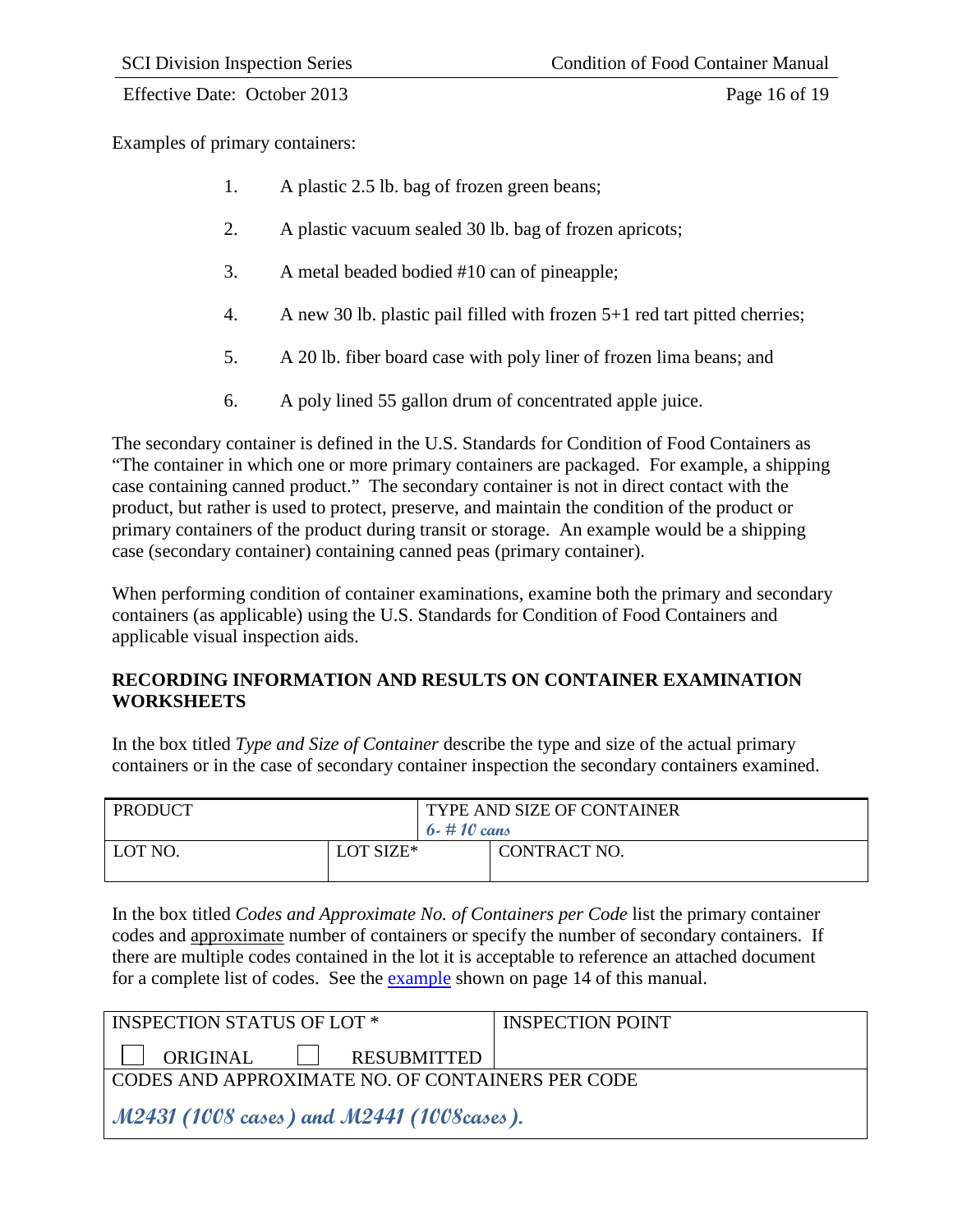Effective Date: October 2013 Page 17 of 19

In the box titled *Sampling Plan Used* mark the inspection status used – Normal, Tightened or Reduced and record the sampling plan and its code as it appears in the Standards.

| <b>SAMPLING PLAN USED</b>    |                      |                           |
|------------------------------|----------------------|---------------------------|
| $\blacktriangleright$ Normal | CODE CC              | No. of<br>Sample<br>Units |
| Tightened<br>$\mathbf{1}$    | <b>First Sample</b>  | 168                       |
|                              | <b>Second Sample</b> | 180                       |
| Reduced                      | <b>Total Sample</b>  | 348                       |

If other than origin AQL's are used, they must be specified.

| <b>CRITICAL</b>  | <b>MAJOR</b>           | <b>TOTAL</b><br>(Minor, Critical, and Major Defects) |
|------------------|------------------------|------------------------------------------------------|
| AOL: 0.25        |                        | AOL: $6.5$                                           |
| If other specify | If other specify $2.5$ | If other specify $10.0$                              |

Results are recorded on condition of container worksheets. When the condition of container examination for a lot is accepted or rejected based on the first sample, the instructions state "List the number of defects found in all samples. If only the first sample is used, do not fill in the grand total." It is Division policy to draw a line through any tally box not filled in during the inspection process. Draw lines through the empty tally rows entitled "Second Sample" and "Grand Total" at the bottom of the condition of container worksheet - see example below. This will maintain the integrity of the inspection, and reduce the potential for future alterations to the worksheet.

Example:

|                       | <b>MINOR</b> | <b>MAJOR</b> | <b>CRITICAL</b> | <b>TOTAL</b> |
|-----------------------|--------------|--------------|-----------------|--------------|
| First sample          |              |              |                 |              |
| Second sample         |              |              |                 |              |
| Grand total           |              |              |                 |              |
| <b>DATE INSPECTED</b> | 5/19/10      |              |                 |              |

If a second sample is needed, total all defects from the  $1<sup>st</sup>$  and  $2<sup>nd</sup>$  samples in the "Grand total" row.

An example of a lot FAILING Condition of Container examination is shown on the next page.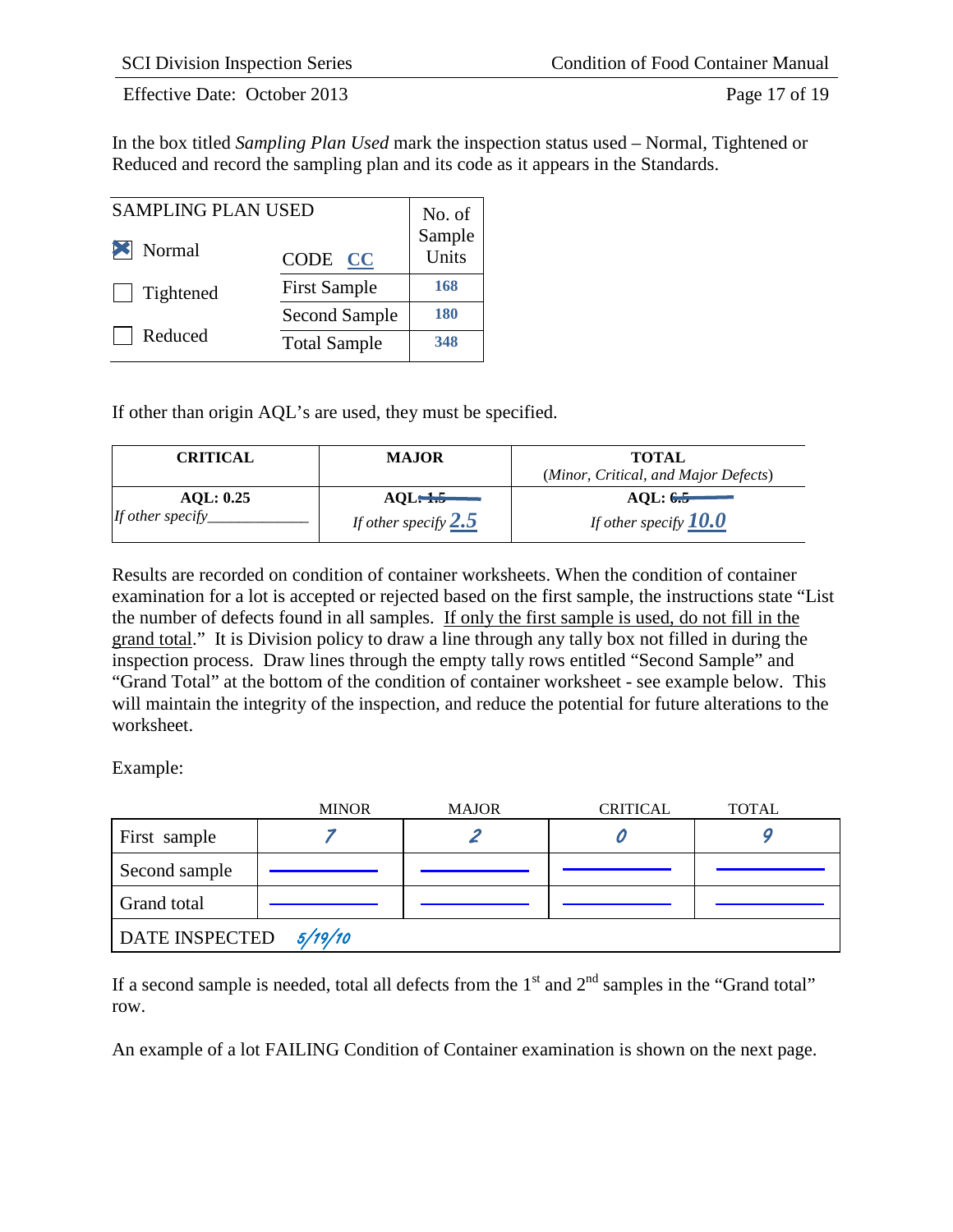Effective Date: October 2013 Page 18 of 19

| <b>U.S. DEPARTMENT OF AGRICULTURE</b>                                      |                                      |                                                                      |                   |                    |                              |                     | <b>PRODUCT</b><br>TYPE AND SIZE OF CONTAINER                                                                            |                                                 |                                                                     |                                                                                   |                       |                          |          |                                                      |                                  |               |                        |
|----------------------------------------------------------------------------|--------------------------------------|----------------------------------------------------------------------|-------------------|--------------------|------------------------------|---------------------|-------------------------------------------------------------------------------------------------------------------------|-------------------------------------------------|---------------------------------------------------------------------|-----------------------------------------------------------------------------------|-----------------------|--------------------------|----------|------------------------------------------------------|----------------------------------|---------------|------------------------|
|                                                                            |                                      | <b>CONTAINER EXAMINATION WORKSHEET</b>                               |                   |                    |                              |                     | <b>Canned Green Beans</b>                                                                                               |                                                 |                                                                     |                                                                                   |                       | 24/No. pint jars         |          |                                                      |                                  |               |                        |
|                                                                            |                                      | TABLE VI - GLASS CONTAINERS (Bottles, Jars)                          |                   |                    |                              |                     | LOT SIZE*<br>LOT NO.<br>3                                                                                               |                                                 |                                                                     |                                                                                   |                       | 48,000 jars              |          |                                                      | <b>CONTRACT NO.</b><br>123456789 |               |                        |
| Name and Address of Applicant<br>Heartland Packers, Inc.                   |                                      |                                                                      |                   |                    |                              |                     | <b>INSPECTION STATUS OF LOT*</b><br><b>INSPECTION POINT</b><br>$\boxtimes$ original<br>Plover, WI<br><b>RESUBMITTED</b> |                                                 |                                                                     |                                                                                   |                       |                          |          |                                                      |                                  |               |                        |
| Heartland, WI                                                              |                                      |                                                                      |                   |                    |                              |                     | CODES AND APPROXIMATE NO. OF CONTAINERS PER CODE*<br>See attached Certificate of Sampling.                              |                                                 |                                                                     |                                                                                   |                       |                          |          |                                                      |                                  |               |                        |
|                                                                            |                                      |                                                                      |                   |                    |                              |                     | 'As stated by applicant.                                                                                                |                                                 |                                                                     |                                                                                   |                       |                          |          |                                                      |                                  |               |                        |
| <b>SAMPLING PLAN USED</b>                                                  |                                      |                                                                      |                   |                    |                              |                     | <b>CRITICAL</b>                                                                                                         |                                                 |                                                                     |                                                                                   | <b>MAJOR</b>          |                          |          | <b>TOTAL</b><br>(Minor, Critical, and Major Defects) |                                  |               |                        |
| Sample                                                                     |                                      |                                                                      | No. of            |                    |                              | AQL: 0.25           |                                                                                                                         |                                                 |                                                                     | <b>AQL: 1.5</b>                                                                   |                       |                          | AQL: 6.5 |                                                      |                                  |               |                        |
| $\boxtimes$ Normal<br>CODE $CD$                                            |                                      | Units                                                                | If other specify_ |                    |                              |                     |                                                                                                                         | If other specify                                |                                                                     |                                                                                   |                       | If other specify_        |          |                                                      |                                  |               |                        |
| <b>Tightened</b>                                                           |                                      |                                                                      |                   |                    | Ac                           |                     |                                                                                                                         | Re                                              | Ac                                                                  |                                                                                   | Re                    |                          | Ac       |                                                      |                                  | Re            |                        |
|                                                                            |                                      | <b>First Sample</b>                                                  |                   | 228                | 0                            |                     |                                                                                                                         | 3                                               | 3                                                                   |                                                                                   | 9                     |                          | 15       |                                                      |                                  | 24            |                        |
| Reduced                                                                    |                                      | Second Sample<br><b>Total Sample</b>                                 |                   | 288<br>516         | 3                            |                     |                                                                                                                         | 4                                               | 12                                                                  |                                                                                   | 13                    |                          | 43       |                                                      |                                  | 44            |                        |
| Defect<br>No.                                                              |                                      | <b>Type of Defect</b>                                                |                   |                    | 1 <sup>st</sup> Sample       |                     | 2 <sup>nd</sup> Sample                                                                                                  | Defect<br>No.                                   |                                                                     |                                                                                   | <b>Type of Defect</b> |                          |          | 1 <sup>st</sup> Sample                               |                                  |               | 2 <sup>nd</sup> Sample |
|                                                                            |                                      | Type or size of container or component parts not                     |                   |                    | <b>NONE PERMITTED</b>        |                     |                                                                                                                         | $\mathbf{2}$                                    |                                                                     |                                                                                   |                       |                          |          | <b>CRITICAL</b>                                      |                                  |               |                        |
| as specified                                                               |                                      |                                                                      |                   |                    |                              |                     |                                                                                                                         |                                                 | Bird swing (glass appendage inside container)                       |                                                                                   |                       |                          |          |                                                      |                                  |               |                        |
| Closure not sealed, crimped, or fitted properly<br>1<br>(a) Heat processed |                                      |                                                                      |                   | CRITICAL           |                              |                     | 3                                                                                                                       | Broken or leaking container                     |                                                                     |                                                                                   |                       | <b>CRITICAL</b>          |          |                                                      |                                  |               |                        |
| 101<br>(b) Non-heat processed                                              |                                      |                                                                      |                   | <b>MAJOR</b>       |                              |                     | 207                                                                                                                     | Cap (non-heat processed):<br>(a) Cross-threaded |                                                                     |                                                                                   |                       |                          | Minor    |                                                      |                                  |               |                        |
| 201                                                                        | Dirty, stained, or smeared container |                                                                      |                   |                    | Minor                        | ١I                  |                                                                                                                         | 208                                             | (b) Loose but not leaking                                           |                                                                                   |                       |                          |          | Minor                                                |                                  |               |                        |
| 202                                                                        | Chip in glass                        |                                                                      |                   |                    | Minor                        |                     |                                                                                                                         | 106                                             |                                                                     | (c) Pitted rust                                                                   |                       |                          |          |                                                      |                                  |               |                        |
| 203                                                                        |                                      | Stone (unmelted material) in glass                                   |                   |                    | Minor                        |                     |                                                                                                                         | 4                                               |                                                                     | Cap (heat processed);<br>Cross-threaded or loose                                  |                       |                          |          |                                                      |                                  |               |                        |
| 204                                                                        |                                      | Pits in surface of glass                                             |                   |                    | Minor                        |                     |                                                                                                                         | 107                                             | (b) Pitted rust                                                     |                                                                                   |                       |                          |          | <b>MAJOR</b>                                         |                                  |               |                        |
| 205                                                                        | Sagging surface                      |                                                                      |                   |                    | Minor                        |                     | 209                                                                                                                     |                                                 | Sealing tape or cell band (when required):<br>(a) Improperly placed |                                                                                   |                       |                          | Minor    |                                                      |                                  |               |                        |
| 206                                                                        |                                      | Bead (bubble within glass):<br>(a) 1/8 inch to 1/16 inch in diameter |                   |                    | Minor                        |                     |                                                                                                                         | 108                                             |                                                                     | (b) Not covering juncture of cap and glass                                        |                       |                          |          |                                                      |                                  |               |                        |
| 102                                                                        |                                      | (b) Exceeding 1/8 inch in diameter                                   |                   |                    | <b>MAJOR</b>                 |                     |                                                                                                                         | 109<br>110                                      | (c) Ends overlap by less than 1/2 inch                              |                                                                                   |                       |                          |          | <b>MAJOR</b>                                         |                                  |               |                        |
| 103                                                                        | Checked                              |                                                                      |                   |                    | <b>MAJOR</b>                 |                     |                                                                                                                         |                                                 |                                                                     | (d) Loose or deteriorating                                                        |                       |                          |          | <b>MAJOR</b>                                         |                                  |               |                        |
| 104<br>105                                                                 | Thin spot in glass                   | Blister (structural defect)                                          |                   |                    | <b>MAJOR</b><br><b>MAJOR</b> |                     |                                                                                                                         |                                                 |                                                                     | Missing or torn outer safety seal<br>Inner safety seal - missing, torn, poor seal |                       |                          |          | <b>MAJOR</b><br><b>MAJOR</b>                         |                                  |               |                        |
|                                                                            |                                      |                                                                      |                   |                    |                              |                     |                                                                                                                         | 112                                             | TABLE XI - LABEL, MARKING, OR CODE                                  |                                                                                   |                       |                          |          |                                                      |                                  |               |                        |
| 101                                                                        |                                      | Not specified method                                                 |                   |                    | <b>MAJOR</b>                 |                     |                                                                                                                         | 202                                             | <b>Torn or mutilated</b>                                            |                                                                                   |                       |                          |          | Minor $  $                                           |                                  | $\frac{1}{2}$ |                        |
| 102                                                                        |                                      | Missing (when required)                                              |                   |                    | <b>MAJOR</b>                 | ١₩                  |                                                                                                                         | 203                                             |                                                                     | Text illegible or incomplete                                                      |                       |                          |          | Minor                                                |                                  |               |                        |
| 103                                                                        | the label                            | Torn or scratched, obliterating any marking on MAJOR                 |                   |                    |                              |                     |                                                                                                                         | 204                                             | In wrong location                                                   |                                                                                   |                       |                          |          | Minor                                                |                                  |               |                        |
| 104                                                                        | Incorrect                            |                                                                      |                   |                    | <b>MAJOR</b>                 |                     |                                                                                                                         | <b>OTHER (Specify)</b>                          |                                                                     |                                                                                   |                       |                          |          |                                                      |                                  |               |                        |
| 201                                                                        | Loose or improperly applied          |                                                                      |                   | Minor <sub>N</sub> | 州                            | $\mathbf{H}$        |                                                                                                                         |                                                 |                                                                     |                                                                                   |                       |                          |          |                                                      |                                  |               |                        |
|                                                                            |                                      | Minor                                                                | Major             |                    | Critical                     |                     | <b>Total</b>                                                                                                            |                                                 | ACTION TAKEN BASED ON FIRST SAMPLE                                  |                                                                                   |                       |                          |          |                                                      |                                  |               |                        |
| 16<br>4<br><b>First sample</b>                                             |                                      | 0                                                                    |                   | 20                 |                              | <b>LOT ACCEPTED</b> |                                                                                                                         |                                                 | <b>LOT REJECTED</b>                                                 | $\boxtimes$                                                                       | <b>SECOND SAMPLE</b>  |                          |          |                                                      |                                  |               |                        |
| Second sample                                                              |                                      | 20                                                                   | 5                 |                    | 1                            |                     | 24                                                                                                                      |                                                 | <b>ACTION TAKEN ON SECOND SAMPLE (If required)</b>                  |                                                                                   |                       |                          |          |                                                      |                                  |               |                        |
| <b>Grand total</b>                                                         |                                      | 36                                                                   | 9                 |                    | 1                            |                     | 46                                                                                                                      |                                                 | LOT ACCEPTED                                                        |                                                                                   |                       | $\boxtimes$ LOT REJECTED |          |                                                      |                                  |               |                        |
| <b>DATE INSPECTED</b>                                                      |                                      |                                                                      |                   |                    |                              |                     |                                                                                                                         |                                                 | SIGNATURE OF INSPECTOR (Print and Sign Name)                        |                                                                                   |                       |                          |          |                                                      |                                  |               |                        |
| <b>January 29, 2013</b>                                                    |                                      |                                                                      |                   |                    |                              |                     |                                                                                                                         |                                                 | <b>Jared King</b>                                                   |                                                                                   | Jared King            |                          |          |                                                      |                                  |               |                        |

**EXAMPLE (failing lot)**